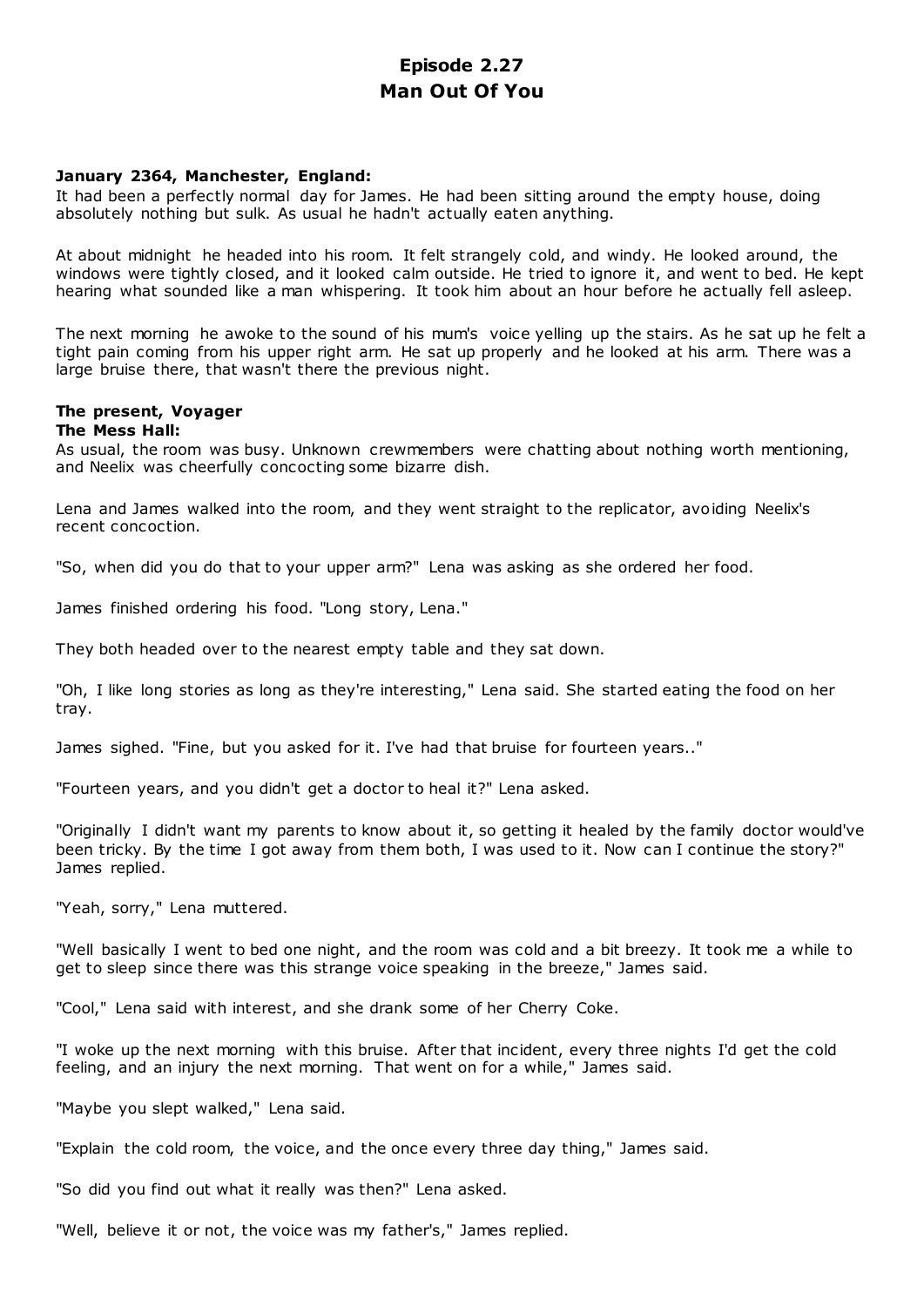"Wow, your father was haunting you," Lena said.

"He obviously wasn't content with all the beatings he gave me as a kid, so he literally came back to finish the job. I don't know why, but it just stopped one day," James said.

"I know this is a silly question, but does Jessie know anything about this?" Lena asked.

"Yeah, she was the first one I told," James replied.

"That figures," Lena muttered.

"Whatever," James said.

"What about the bruise, does she know about that?" Lena asked.

"I didn't tell her, she just noticed it," James replied.

"Just wondering. I didn't think you'd tell me something that Jessie doesn't even know about," Lena said.

Craig, who was on the neighbouring pulled his chair over. "I hate to ask Lena, but how did you see this bruise on his upper arm?"

Lena and James looked at him. "Always with the eavesdropping," James muttered.

Craig ignored him. "Well?"

"It's quite hard to miss, Craig. It is a big bruise," Lena replied.

"Yeah, but he always covers it up. So how come he didn't this time?" Craig asked.

"Is this relevant?" Lena asked.

"Yeah, it is," Craig said.

"I don't think it is. All that matters is that I saw it," Lena said.

"If you're wondering why I didn't cover it up, I'll tell you. The top I'm wearing underneath my jacket shows half of the bruise. I only wear the top with a jacket, but I had to take the jacket off when we were training," James said.

"Ok, I let you off," Craig said.

"I still don't get why you asked," Lena muttered.

"Neither do I," James said.

Craig rolled his eyes. "Forget it, I was only joking on but you didn't get it."

"Nope, we didn't," Lena muttered.

#### **Meanwhile, the Bridge:**

Everything was quiet, nothing really was going on. Everyone there was at their stations, bored to tears.

"Aren't we going to get any action around here?" Tom moaned.

"It's only the third scene, something will happen soon," Harry said.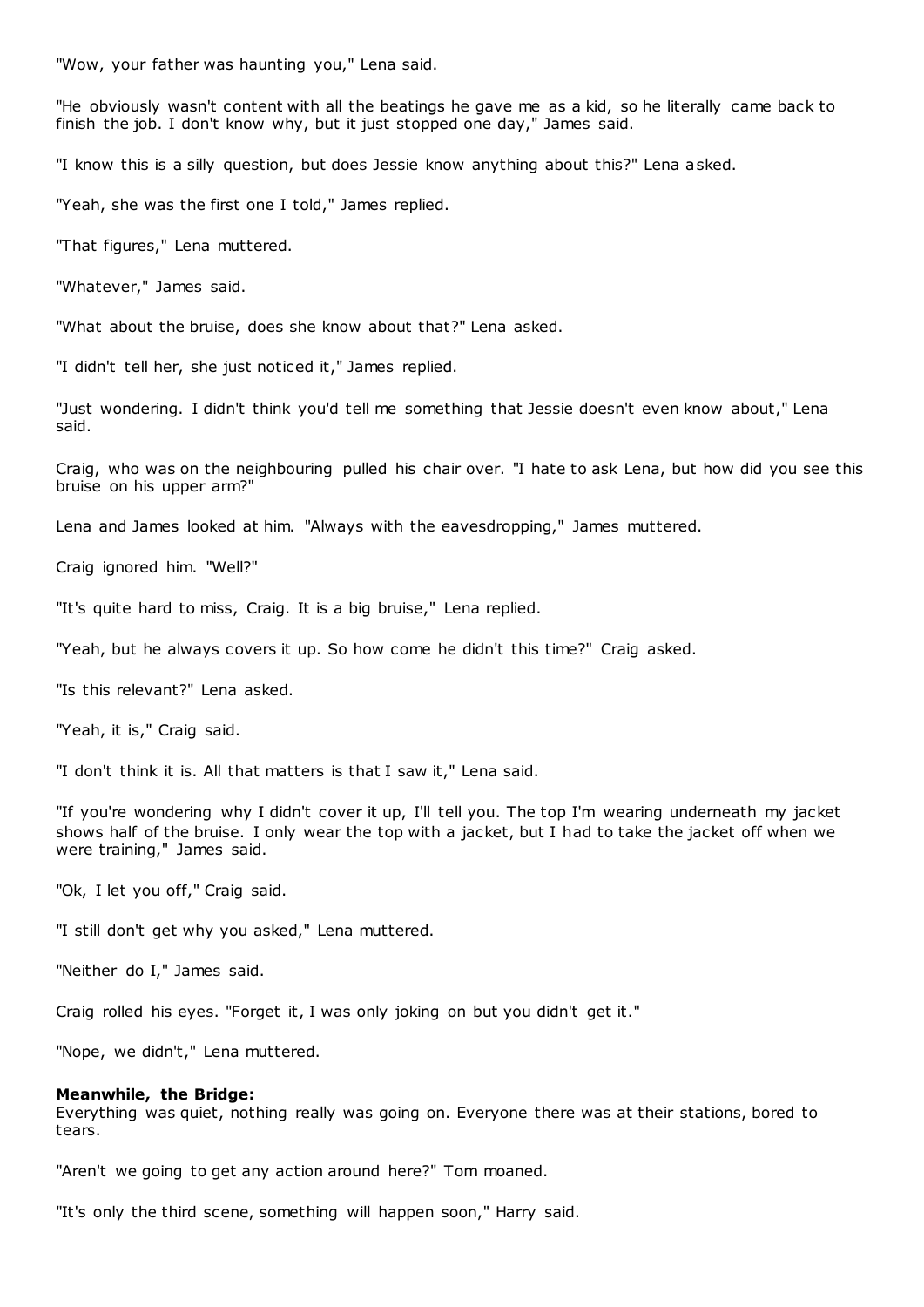A console bleeped and everyone jumped to attention.

"What is it, what is it?" Kathryn asked.

"False alarm," Harry muttered. Everyone groaned.

"This can't get any worse," Chakotay muttered.

Annika skipped out of the turbolift carrying a tray of muffins, wearing the biggest smile on her face. "Hello my dearest friends!"

"Note to self, never say 'this can't get any worse' again," Chakotay said.

Tuvok's station bleeped and everyone jumped to attention again.

"This better be good, Tuvok," Kathryn said.

"A ship is approaching. It's hailing us," Tuvok said.

"Finally, open a channel," Kathryn said.

"It's audio only," Tuvok said as a muffin was almost shoved up his nose.

"Well lets hear it then," Kathryn said.

Tuvok nodded and he worked at his station. He nodded at Kathryn when he opened the channel. Annika pouted and ran off towards Opps.

"This is Captain Janeway of the Starship Voyager," Kathryn said as she stood up.

In: "Are you a Federation ship?"

Kathryn looked back at Chakotay. "Yes we are."

In: "Well this is a longshot, but do you have somebody on your crew called James Taylor?"

Tom looked behind him, at Kathryn and then at Chakotay. Annika started jumping on the spot with her hand up as if she were volunteering for something.

"We do, but if you're looking for someone called that then there's a low chance that the one we have is the same one you're looking for," Kathryn said.

In: "I'm aware of that. Can I talk to him?"

"How do you know him?" Chakotay asked.

In: "It's a long story."

"Give us five minutes, and we'll ask him up here," Kathryn said.

In: "Thank you, Captain."

Tuvok blocked the audio link on command.

"There could be hundreds of humans named James Taylor, there's a very low chance that it's our James," Jessie said to make her presence known.

"I know, but we may as well make certain of it," Chakotay said.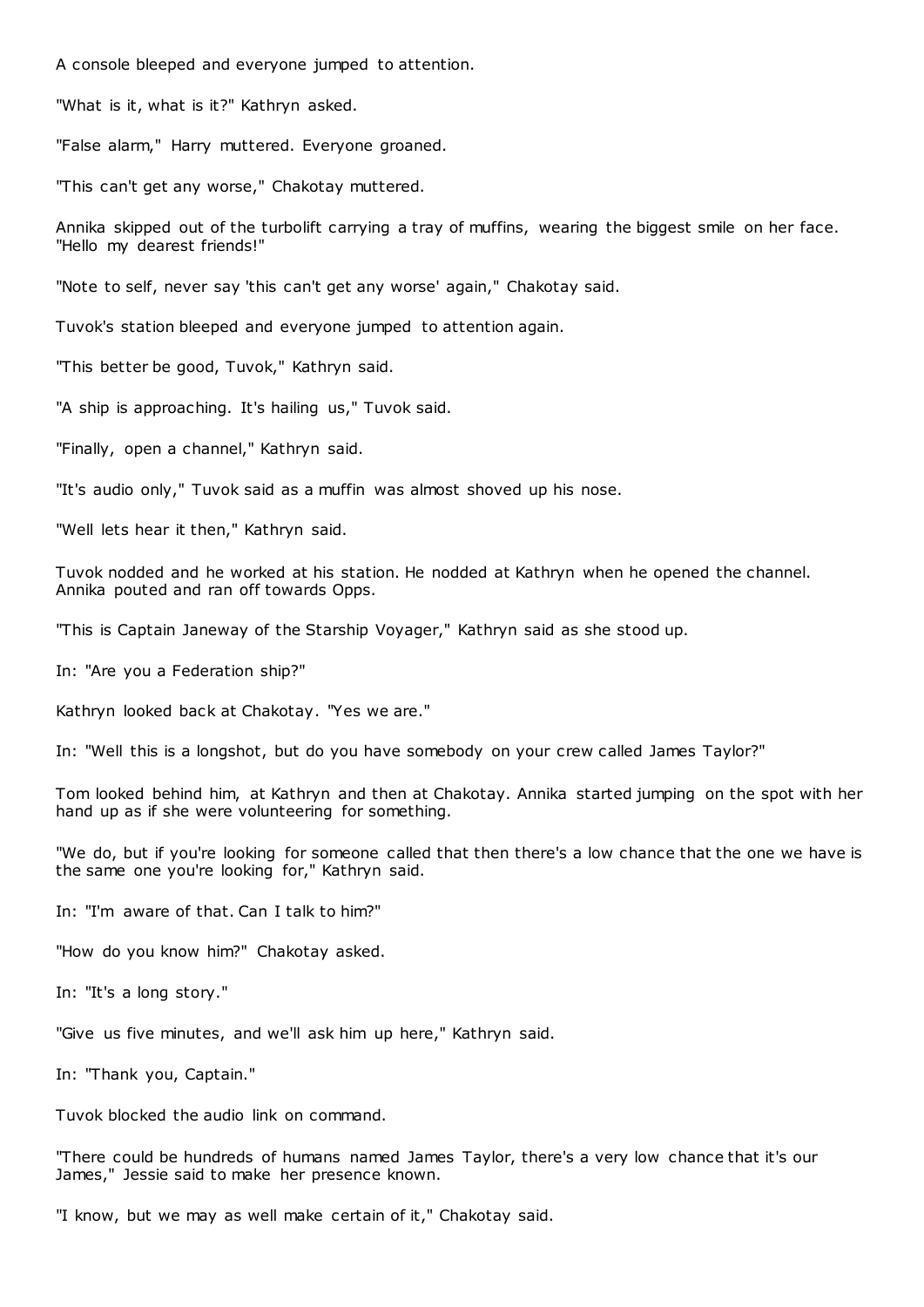Kathryn nodded and she tapped her commbadge. "Janeway to Stuart, please report to the Bridge. Janeway out." She tapped her commbadge.

"Tuvok, can you tell what ship that is?" Chakotay asked.

"It's an unknown signature, Commander. The lifeform aboard is humanoid," Tuvok replied.

"There is no way that our James could know that guy, we've never encountered his ship before," Chakotay said.

"And there's an even smaller chance that a James Taylor from the Alpha Quadrant would of met him either," Kathryn said.

James came onto the Bridge, followed by Lena. Annika made a beeline for them with her eyes bugged, and her tray shoved further forward.

"We didn't ask for you, Lena," Kathryn said.

"I was curious," Lena said, eyeing Annika with disgust. At the last second she shoved her into the turbolift. Everyone sighed in relief.

"What's going on?" James asked.

"The man aboard that ship claims to be looking for a James Taylor. There's a small chance it's you he's looking for, but we thought you should talk to him to find out if it is you," Kathryn replied.

"Er, ok," James muttered.

Kathryn nodded at Tuvok. He re-opened the channel. Kathryn then nodded at James.

"Erm, James here," James said.

In: "Your name's James Taylor, right?"

"It used to be, I changed my surname to my stepfathers surname," James replied.

The man on the intercom sighed.

In: "Typical. Where are you from exactly?"

"Earth," James replied.

In: "Ok, what country and what region?"

"England, the North East," James replied.

In: "We're getting somewhere."

"How do you know a James Taylor?" Jessie butted in.

In: "We've met before, but he was very young at the time. That's why I can't rec ognise the voice."

Everyone on the Bridge looked at each other with confused expressions on their faces.

In: "Tell me, was your mother named Susy?"

"Yeah, she was," James replied nervously.

In: "You had a sister called Debbie, and a father named Peter."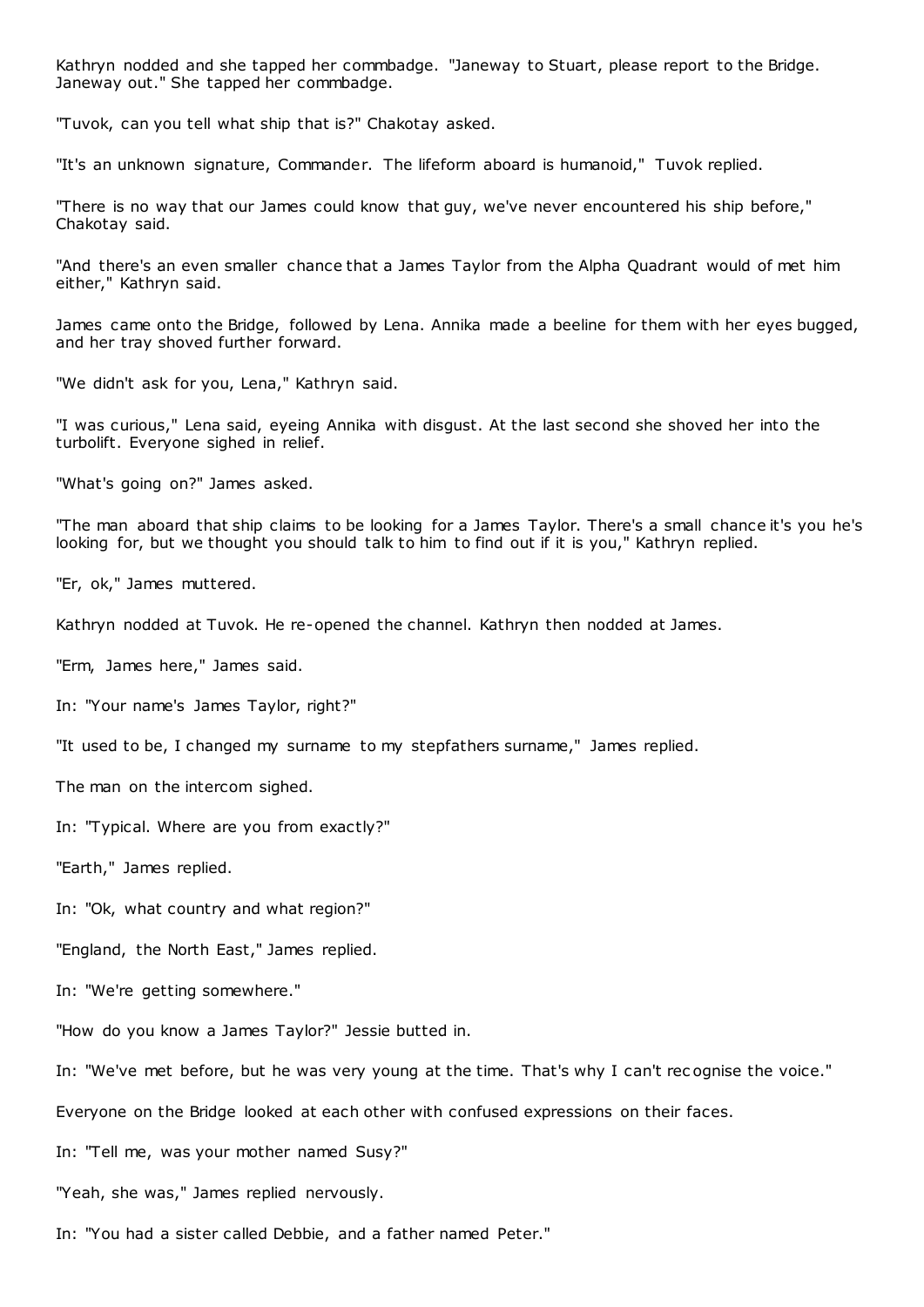"How do you know this?" James asked.

In: "It's hard to explain, basically I think you're the one I'm looking for. Captain, may I come aboard your ship?"

"Perhaps, but first I want a good explanation for this," Kathryn replied.

In: "It'll be easier to tell it once I'm aboard."

"Very well, stand by for transport," Kathryn said. She glanced at Tuvok, and he cut off the transmission.

"I don't get it, how does that guy know you?" Jessie asked.

"His voice sounded a little familiar, so maybe I have met him before," James replied.

"Well Tuvok, James, greet our guest," Kathryn commanded.

"Captain, can I go too?" Jessie asked. Kathryn nodded in response.

Tuvok, James and Jessie headed to the turbolift, and they stepped inside.

"This is a strange one," Tom said.

"No argument here," Harry muttered as he picked what looked like grapes off his giant blue muffin.

#### **Transporter Room 1:**

Tuvok, James and Jessie walked through the door and they stood in front of the transporter pad. Tuvok turned around and nodded his head at the transporter person.

A figure dematerialised on the pad. It was a man that looked like he was in his late forties. He had dark hair, and cold brown eyes.

James backed off a little when he saw the man on the transporter pad. Jessie and Tuvok watched him as he did so.

"James, what's wrong?" Jessie asked.

"This is impossible.. he's my father," James stuttered.

Jessie stared at him in shock, and she turned to look at the new arrival.

"That's right, I am Peter Taylor. Well was, I'm his reincarnation," James' father said.

"You b\*\*\*\*rd," Jessie said angrily. She tried to storm over to Peter, but Tuvok got in her way.

"I understand James' reaction, but I don't understand what your problem is young lady," Peter said.

Jessie pulled herself out of Tuvok's grip. "My problem? I don't have a problem. You're the one with the problem. What kind of father beats his three year old son?"

"I see he's told you," Peter said.

Jessie folded her arms, and she growled in disgust.

"This isn't happening," James muttered to himself.

Peter stepped off the pad, and he walked over to him. He stepped further back. "There's no reason to fear me. I only possess Peter Taylor's memories. I am not him in anyway."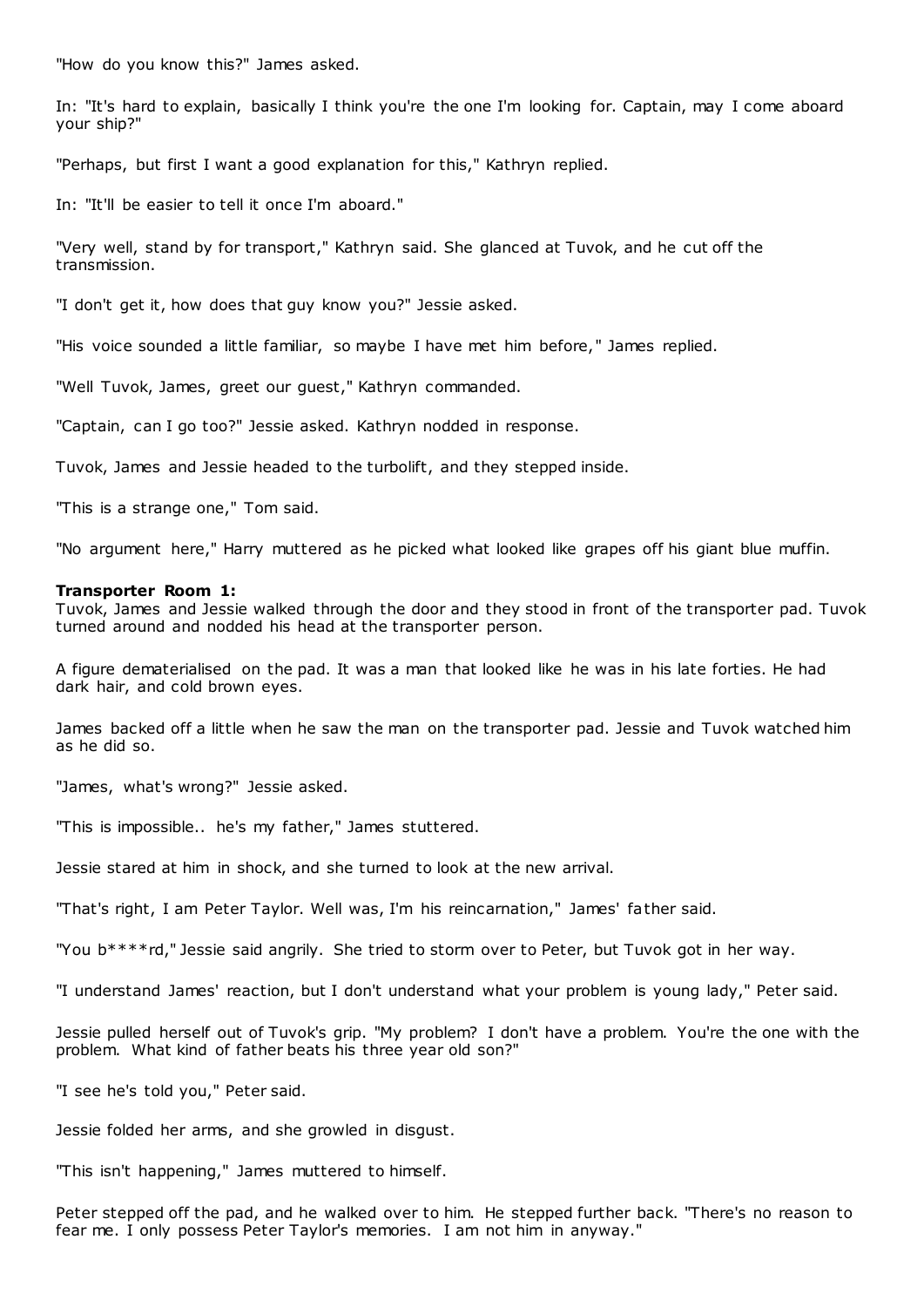"Wait a minute, how can you be my dad's reincarnation? I was haunted by his ghost for years," James asked.

"His spirit didn't reincarnate until twelve years ago, I do not recall anything before that," Peter replied.

Jessie laughed in disbelief. "You don't look twelve."

"My species ages four times faster than Humans do. In Human years I am forty eight, about five years younger than what Peter would've been now if he was still alive," Peter said.

"I don't believe this," James muttered.

"What is there not to believe?" Peter smiled.

James didn't answer, he walked straight out of the room. Jessie glared at Peter one more time, and she followed James out.

"I will take you to the Captain," Tuvok said.

"I didn't come to talk to her," Peter said.

"She wanted to speak to you," Tuvok said.

Peter sighed, and he followed Tuvok out.

## **The Ready Room:**

Kathryn was sitting at her desk, and Peter was sitting opposite her.

"So if you're only his reincarnation, what do you want with James?" Kathryn asked.

"You may find this hard to believe, but some members of my race experience problems if their past lives were aliens. Sometimes they lose their memories, and retrieve their past lives ones instead. That happened to me. In a way, James is the only family I have left," Peter replied.

"I see," Kathryn said.

"All I want is to have a family. Peter's is the only one I know. I know that James is Peter's only living relative," Peter said.

"If I understand correctly, he hasn't seen his father since he was five, he's twenty eight now. It will be difficult for both of you," Kathryn said.

Peter sighed. "If you had children, you'd understand."

"Actually I know exactly what you're going through," Kathryn said. Peter looked at her with interest. "I have a seventeen year old daughter who I've only known since she was fifteen. No matter how much time you've missed, there's still a chance, if it's fifteen or twenty three years."

"Yes, but in my case this will be harder. I doubt you hurt your child like Peter did," Peter said.

"No, the other way around maybe," Kathryn said through a strained chuckle.

"A three year old couldn't though. Even now I can see fear in his eyes," Peter said.

"Yeah, well you can't blame him. From what he's told me, your past life caused him a lot of pain," Kathryn said.

"I know, that's why I want to make it up to him. Can you convince him to talk to me?" Peter asked.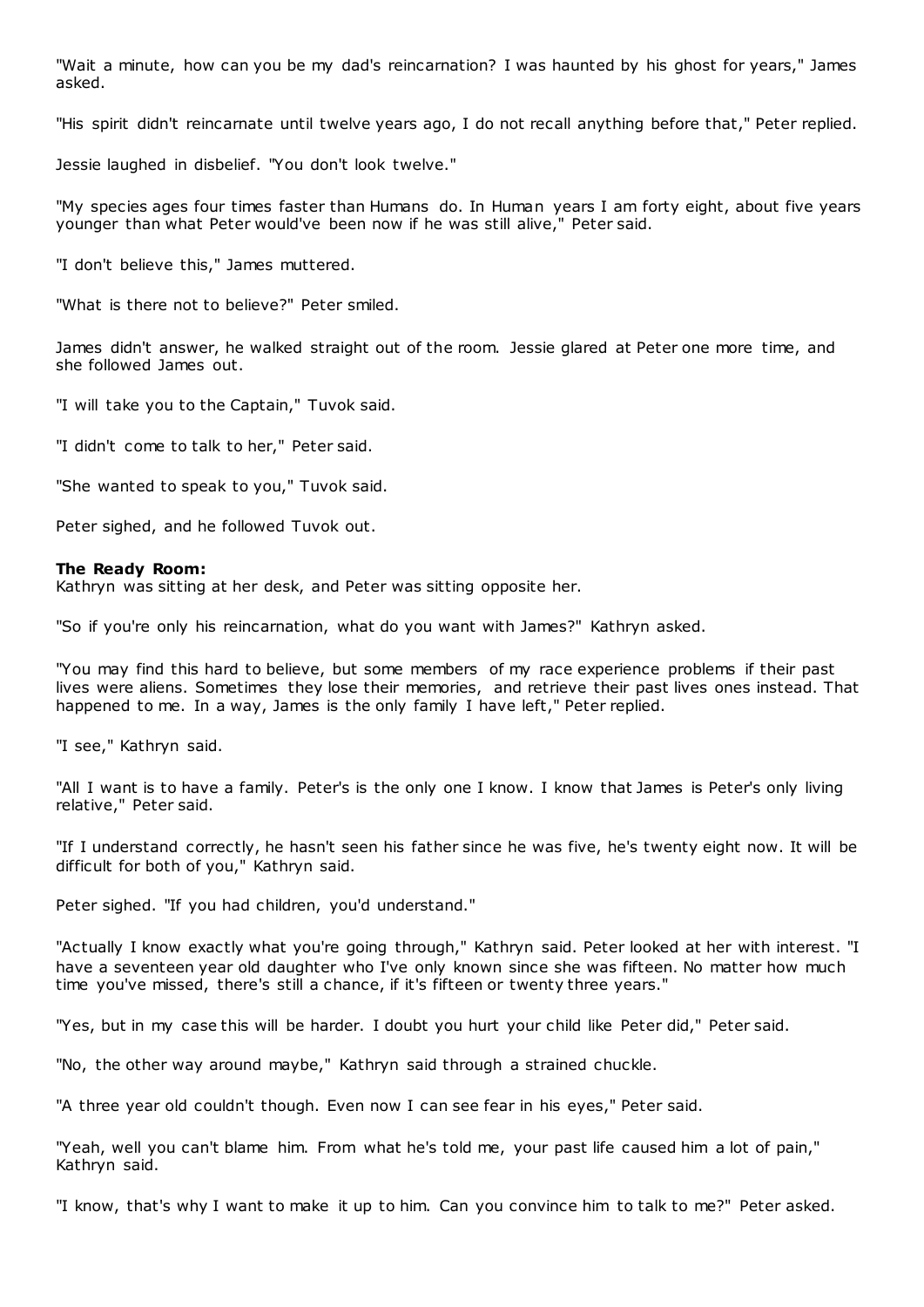"I'll see what I can do," Kathryn replied with a smile. Peter smiled back at her.

"Thank you, Captain."

#### **James/Jessie's Quarters:**

Jessie was sitting on the sofa, watching James pace the room. Duncan was sitting next to her with a bowl of icecream. He had the chocolate icecream all over his mouth.

"Just when I thought I had gotten rid of him for good, he appears on the ship. Why?" James said.

"Why?" Duncan repeated. He stuffed more chocolate icecream into his mouth.

"It's not really him, it's his incarnation," Jessie said.

"Technically it is him," James said.

"So what are you saying? Iinan's you?" Jessie asked.

"That's different. Only part of his soul is apart of me," James replied.

"We both still reincarnated from those two, just like he did from *him*," Jessie said.

"So what are you suggesting, that I should love him because in a way he isn't my dad," James said.

"No, I hate him either way. I'm just trying to say that maybe you shouldn't be afraid of him, he's not the same person," Jessie said.

"I'm not afraid of him!" James snapped.

Jessie raised her eyebrow. "Yes you are. You always have, why deny it now?"

"Maybe I was, but it's wore off now," James said.

Jessie shook her head and she smiled. "If it has, why did your face turn pale when you first saw him on the transporter pad?"

"No, I didn't turn pale," James said.

Jessie shook her head. "You don't have to act brave around me, I thought you knew that."

James sat down next to Jessie, and she put her arm around his shoulders.

The door chimed. Duncan jumped off the seat and he ran over to the door. It opened to reveal Kathryn. She looked down to see Duncan's chocolate covered face.

Kathryn walked around Duncan, and she went over to the sofa.

"Jessie, can I talk to James alone?" Kathryn asked.

"What's the point, I know what you're going to say," Jessie replied.

"I don't want you to influence his decision though," Kathryn said.

"I don't want to talk to him, I don't want to see him, so there's no point," James said.

"James, all he wants is to make up with you. He's not interested in hurting you," Kathryn said.

"I don't care," James said.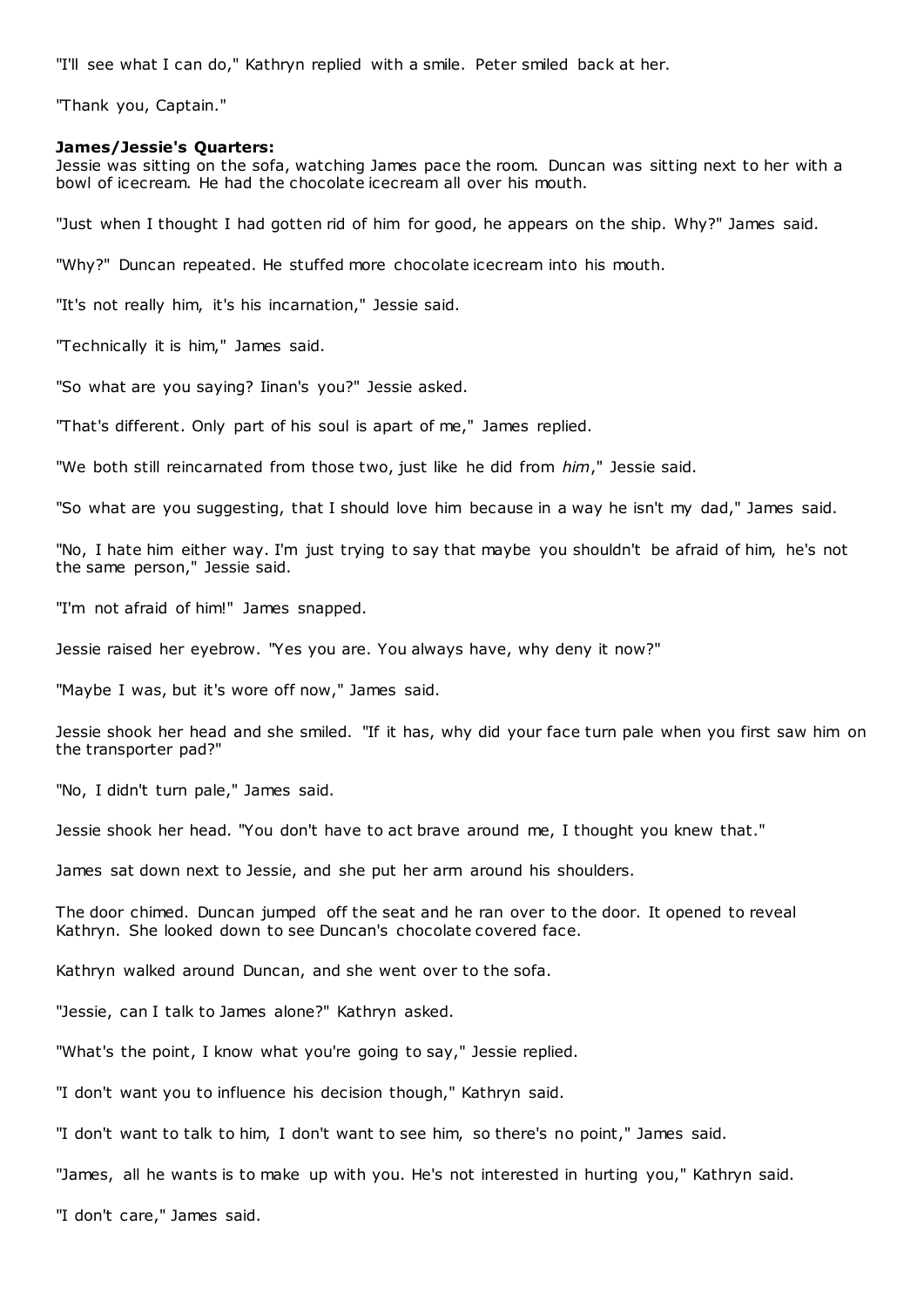Kathryn sighed. "If I were you I would talk to him. I have a feeling there is a lot you want to ask him. Now is a good time."

"If he wants to talk to me, he can make the effort instead of sending somebody else to talk me into talking to him," James said.

"Yeah, bog off," Duncan said.

Kathryn raised her eyebrow and she looked at the child. "I can understand why you don't want to talk to him. You're afraid aren't you?"

"No I'm not," James said.

"Yes you are," Jessie mumbled.

"No I'm not," James repeated.

"There's nothing wrong with being afraid. I thought you of all people knew that," Jessie said.

"She has a point," Kathryn said.

"Yeah, well I've changed. I can't admit to something like that in front of my fiancee and son," James said.

"What is there to admit to, James?" Jessie asked slyly.

James was about to answer when he realised what he said. He covered his face with his hands.

"It won't kill you to talk to him. You never know, it might help you," Kathryn said.

"Ok, fine. You win," James groaned.

## **The Conference Room:**

Peter was standing and staring out the window. He heard a door opening and he turned around. He smiled and he walked over to the table.

"Glad you could make it," Peter said.

"Lets just get this over with," James muttered.

"First things first, what's been going on for the past twenty so years?" Peter asked.

"I'm not going to tell you my life story," James replied.

"No, of course not. Generally I just want to know if there are any daughter in law's, or grandchildren?" Peter asked.

"That's none of your business," James said.

"I think it is, I'm family," Peter said.

"Fine, I'm engaged, but that's it," James said.

"Engaged? You're bloody twenty eight, you should be married by now with kids," Peter said in disbelief.

"I should? Since when was it a rule to have a kid at fourteen years old and get married at seventeen?" James asked.

"Your mother and I were different, so don't speak of us like that," Peter replied.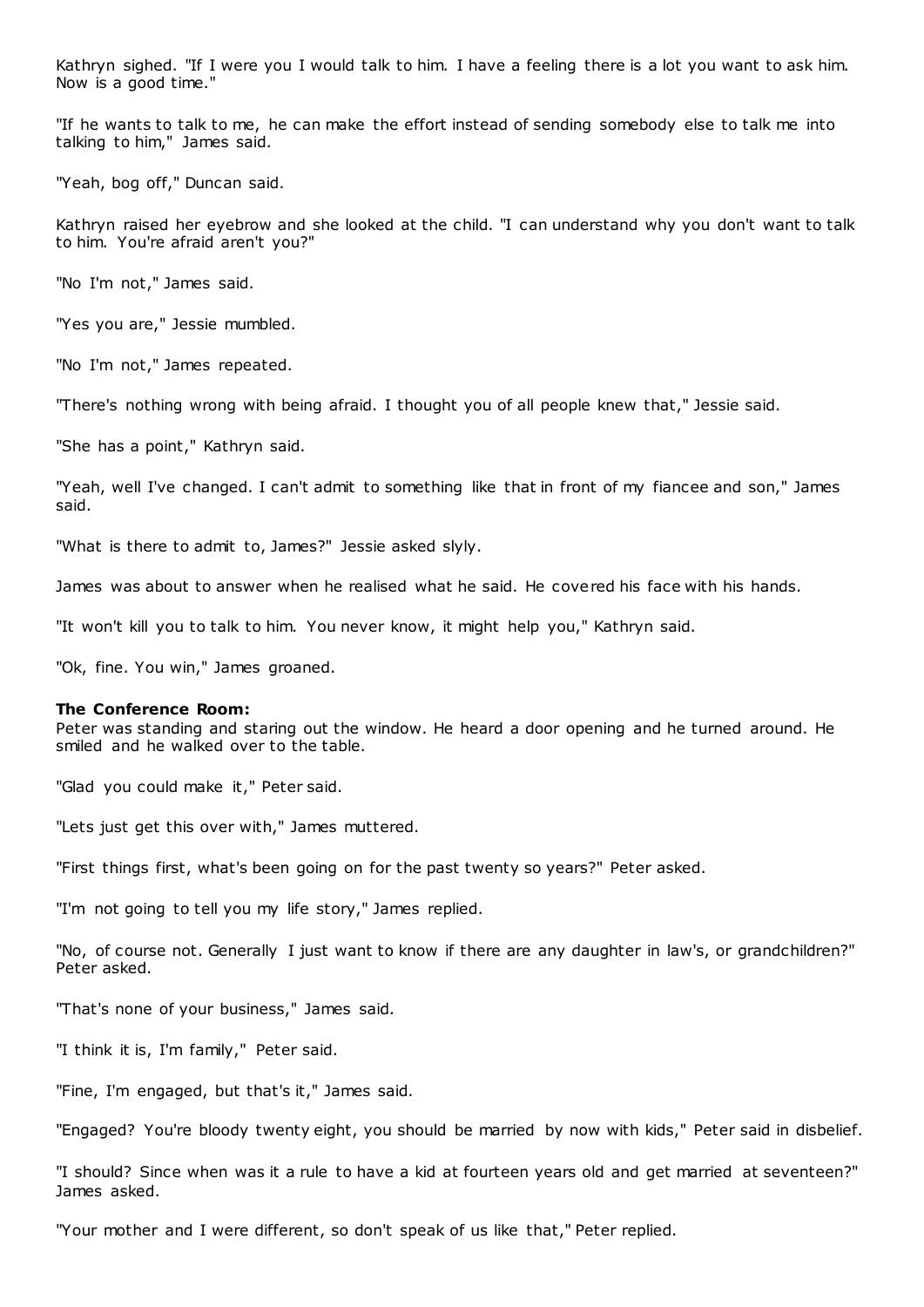"Fourteen year old, were you crazy?" James stuttered.

"It wasn't an accident like you think, Debbie was intentional," Peter replied.

"Fourteen? You were kids yourselves," James said.

Peter shook his head. "You don't understand, do you? Time is precious, don't waste it."

"Why was Debbie intentional?" James asked.

"We wanted children early so they would grow old with us, obviously that didn't happen," Peter replied.

"You wanted children, so how come I was so close to being aborted?" James asked.

"That's not true, who told you that?" Peter said questioningly.

"Mum, she really knew how to pick the best time to tell me," James replied.

"Ok, maybe I was a bit angry with your mother. She claimed that she didn't know herself, but she was so far along how could she not notice," Peter said.

"How could you not notice?" James asked.

"Be quiet, it'll happen to you someday," Peter replied.

"What I'd like to know is if you wanted children so much, why did you make all that effort to make my life a living hell?" James asked.

"A living hell? That's a wuss opinion," Peter replied and he folded his arms.

"I thought you just had my dad's memories," James said.

"I do, what's your point?" Peter asked.

"Well you're acting a lot like him as well," James replied.

Peter smiled and he headed over to the window. "Mainly because Peter's memories have been with me for most of my life, and so his personality has rubbed off on me," he said with his back still on James. He turned around. "I bet you weren't expecting that."

"If that's the case I'm going," James said, and he turned to leave.

"Don't be a wuss. You're still acting like that bratty little kid who wouldn't stop crying, and moaning on like a little girl. Grow up, and be a man for once in your life," Peter said harshly.

James stopped, and he turned around. "Hey, don't give me that lecture. If you hadn't have been all aggressive with me, then I would be a lot better now."

"Don't be stupid. I was just trying to toughen you up, so I doubt all the training I put you through did the opposite," Peter said.

"Training? Explain my fear of the dark, or my claustrophobia. They formed because I used to hide in my room to avoid another day of hell. I used to hide in the cupboard, under the bed, in the dark, you name it," James said.

"Only a girl would hide, it's your own fault so don't start blaming me," Peter said.

"I was three years old, what did you expect me to do?" James yelled.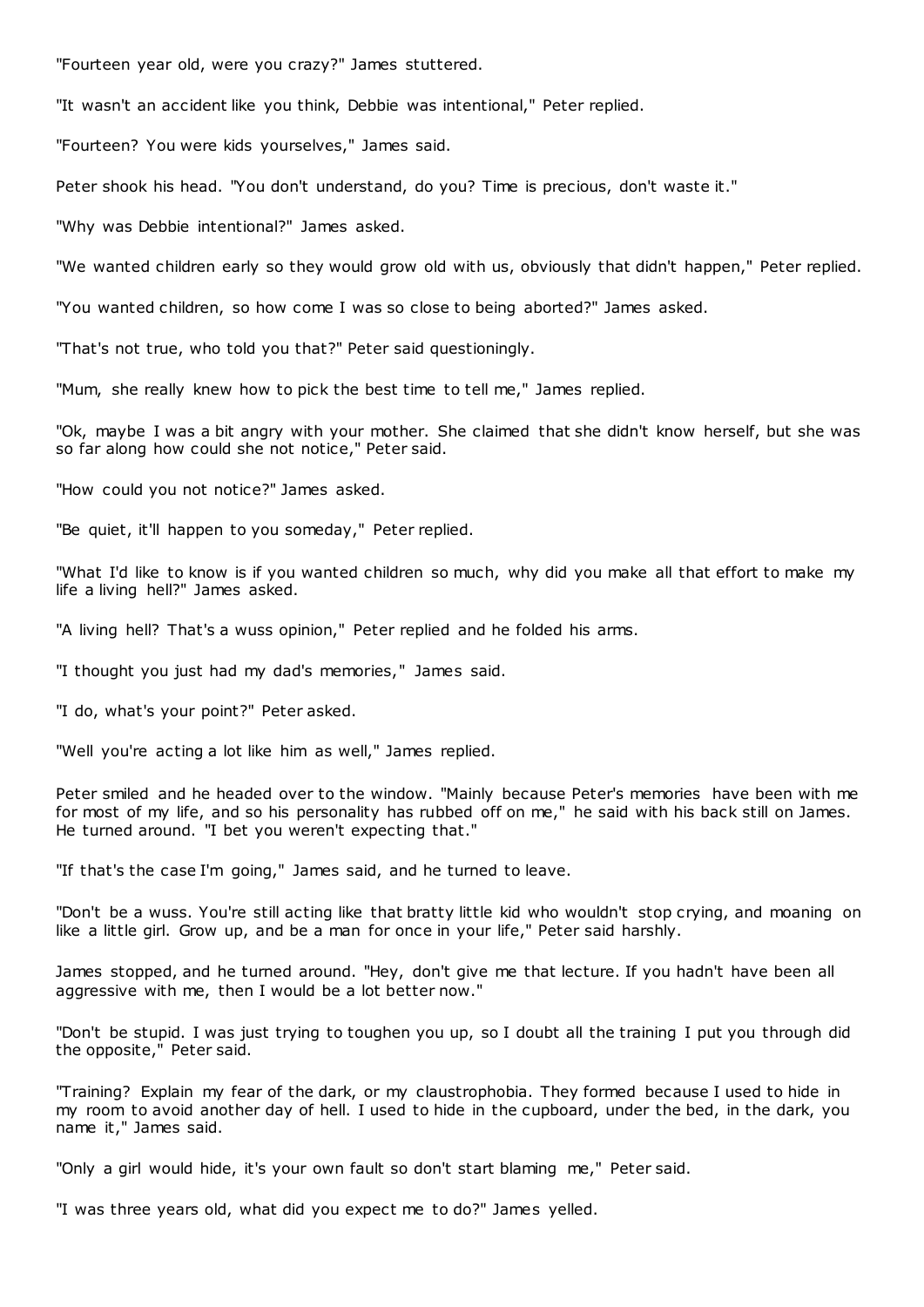"Stand up for yourself, or at least take it in. Everytime I saw you, you kept running away, and or crying," Peter said calmly.

"Didn't Debbie cry at that age?" James asked.

"Of course she did, she's a girl," Peter replied.

"Stop being so sexist, being afraid doesn't mean that you're not a man. Maybe if you weren't too busy blaming me for Debbie's death you'd realise that," James said angrily.

Peter smiled. "What makes you think I blamed you for Debbie's death? It was an accident after all."

"I can't believe this. I heard you ranting on to mum about you wanting me dead and everything!" James yelled.

"Keep your voice down. It wasn't like that, why would I want you dead?" Peter asked.

"I can't take this anymore, I'm going," James said and he left the room quickly.

Peter smiled as he shook his head. "Getting nowhere fast," he said to himself.

## **James/Jessie's Quarters:**

Once again James was pacing the room, and Jessie was watching him on the sofa.

"As soon as we're alone he starts acting normally. Why does he do it?"

"James, calm down," Jessie said calmly.

"He thinks that three year olds should be able to defend themselves, and act manly. I mean, this guy needs psychiatric help," James said, ignoring Jessie.

Jessie shook her head. She quickly got a hold of James' arm, and she forced him to sit down next to her.

"If we're not careful, you will again," Jessie said.

"Why did he hate me so much, Jess?" James asked with tears in his eyes. Jessie put her arm around his shoulders, and she pulled him closer to her. She kissed him softly on the forehead.

"I don't know. I wish I could kill him for causing you this much pain," Jessie replied softly.

"I tried, I really did try to make him proud of me. But what can a three year old do," James said.

"A three year old shouldn't have to do anything, no child should. A parent should be proud no matter what," Jessie said. She placed her available hand on his left hand. He held it tightly. They stayed like that for what seemed like hours.

## **The Mess Hall:**

Tom circled the room with his drink at least twice, keeping an eagle eye out for any of the tables to have a chair free. The only table with spares he wanted to avoid. His breaktime almost up, he forc ed himself to walk over.

"Can I?" he asked begrudgingly.

James looked up from his own drink for barely a second, shrugged and looked back down at it.

Tom took that as a yes and sat down in the furthest seat. "So, what was that alien dude visitor all about?"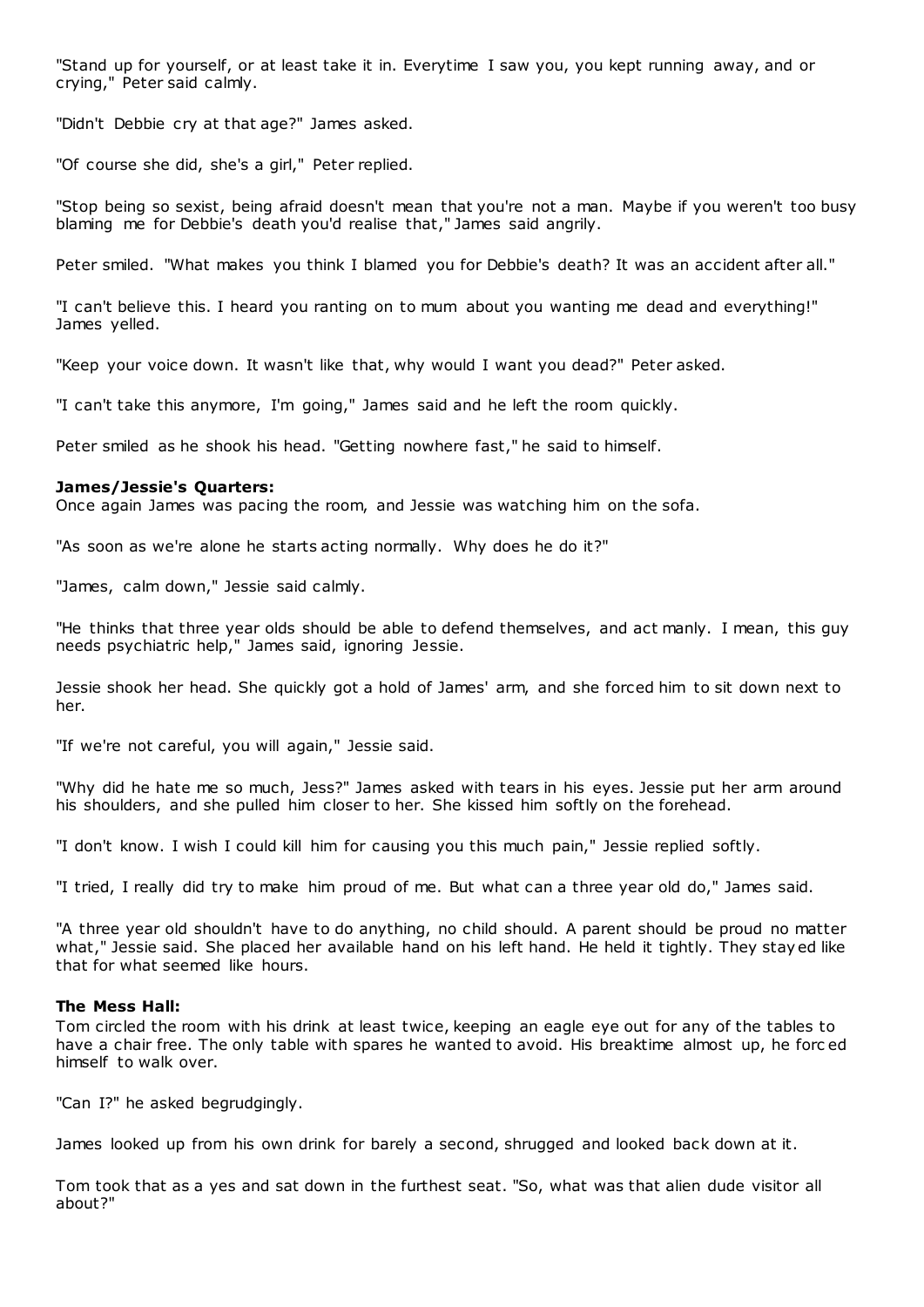"No," James bluntly replied.

Tom's eyes widened briefly, then he rolled them, "ookay then."

James sighed before he took a brief sip of his drink. "You of all people don't want to know."

"Oh?" Tom said curiously. "Don't you mean 'you of all people can't know or you'll blab'?"

James' eyes fell further down, shoulders tensed. "No."

"Really?" Tom was surprised. He noticed someone else approaching, likely after the only spare seat in the room. He thought nothing further of it until the man spoke up. Not because of what he said, but James's loss of colour and a subtle arm tremble.

"Is it always this busy in here?" Peter asked casually as he took a seat.

Tom laughed, a little shaken himself. "Only on our cook's day off."

Peter glanced between the two curiously. He focused on James, "so you two friends?"

He couldn't help it, Tom started laughing genuinely. He forced himself to stop. He then noticed Peter's eye drift over to him briefly. He got a cold shudder from it. "Shipmates, if that," he answered.

"Hmm," Peter mumbled, once again keeping a watchful eye on James. "There's still a lot we need to discuss, sooner or later. Sooner the better." He waited a little for a response, but got nothing except Tom's eyes getting more curious. "If it helps make this easier, we can do this while your bodyguard is here."

Tom unintentionally laughed again, this time loud enough for the whole room to hear and glare at him. Peter more so than anyone. "You're... you're a funny guy Mister... er?" he said nervously.

"If only that was a joke," Peter sighed as eased his glare on him for now. "Well?"

"There's nothing," James mumbled. Peter's resulting throat clear made him flinch, Tom glanced between the pair with widening eyes. "There's nothing to talk about."

"So there's a lot less sass with this one around, I see," Peter said, gesturing his thumb at Tom. "Better for me, so for now just listen. I've asked around, you're pretty famous on this bucket."

James looked up abruptly in alarm. "What, you..."

Peter chuckled, "emulating what you think your old man was like, of course some clammed up."

"Emulating?" James mumbled, his jaw clenched, the hand under the table out of sight clenched. "I was never being like you."

"Oh we can agree on something," Peter said, smiling a little nicely to be believable. Tom got secondhand chills again. "I know, you know that only cowards pick on the weak. Naturally I didn't doubt it."

James laughed very bitterly. "That's rich," he mumbled.

"Sooo, I'm just gonna... go back to work," Tom very nervously said, rising slowly.

Peter looked up at him, freezing him on the spot with a strangely charming smile on his face. "What is it that you do here, son?"

"Um, I'm the senior pilot," Tom replied.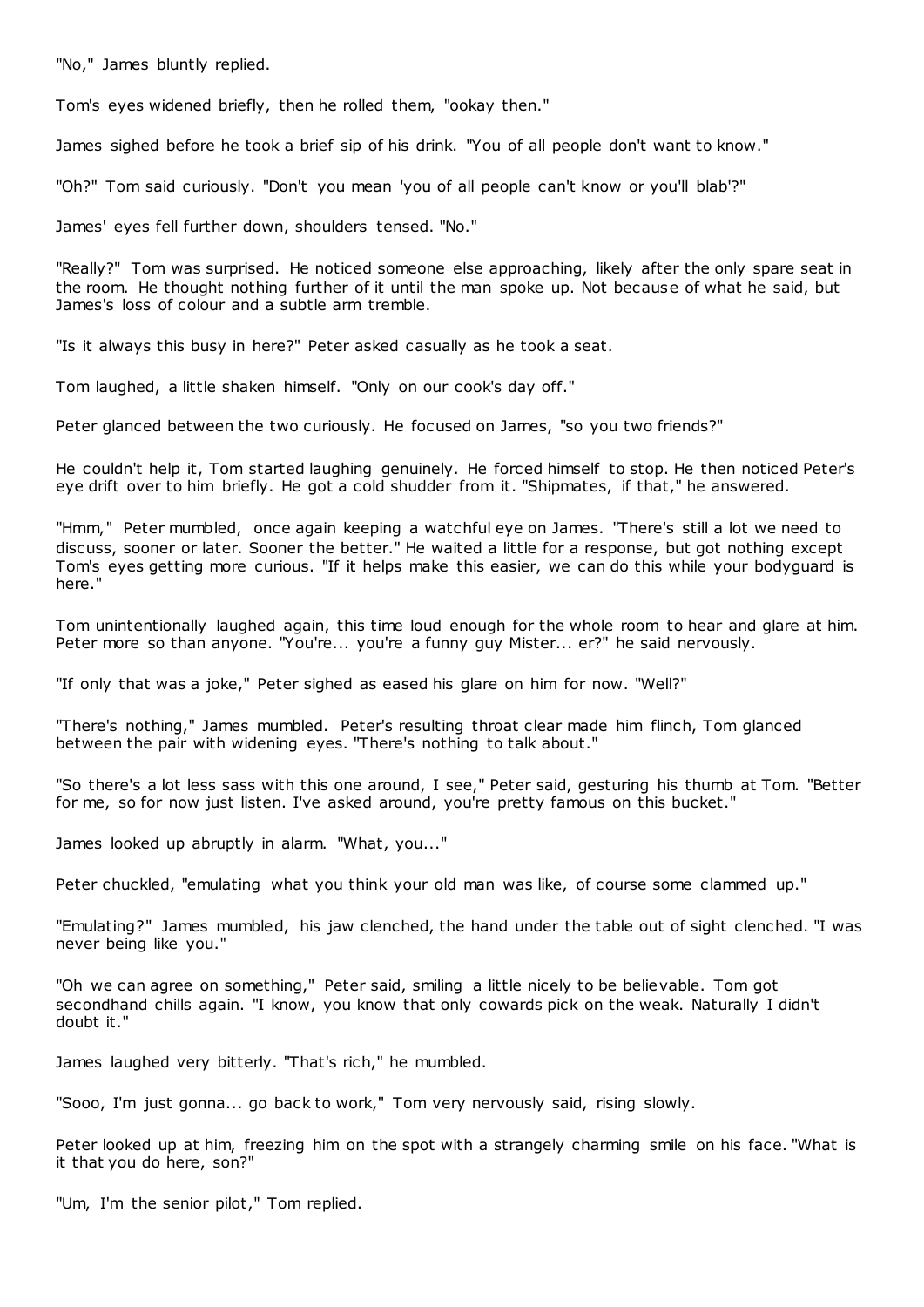"Your father must be very proud of you," Peter said in an icy voice.

Tom looked across just as James closed his eyes in a grimace. He felt a metaphorical punch in the gut. "No, not even close. That suits me just fine," he said with a small smile. He hurried away before he could see the reaction, leaving behind his drink.

Since he did, he missed the teeth grinding and cold eyes Peter pointed at his seat. "Now that your boyfriend is gone..."

James rolled his eyes. "Here we go."

It didn't get the reaction he expected, Peter smiled a little smugly. "You think that I'm impressed? Quite the opposite. You were given a gift, you've squandered it. And you call me a bully." James had enough and rose to get up. "I suppose I could find this fiancee of yours, if he or she exists."

James froze for a second before sitting back down reluctantly. "You don't know anything about me, so don't think..."

"Don't deny it. This wouldn't have happened if you kept quiet. I'd have taught you to use it properly," Peter said. He rolled his eyes, "well tried to, but you'd only run off again."

"I do, I have," James tried to say normally but it came out in a stutter. He cringed at himself afterwards. "You don't know. It's only you, only you I'm afraid of." His head shook more out of disbelief, "you knew, all along?"

"Please," Peter scoffed. "So many broken toys, cutlery, furniture... bones, to not notice. I continue to wonder why out of all of us it chose you."

James frowned. He tried to look in his direction. Unable to he went back to staring at the glass. "What do you mean?"

Peter chuckled if a bit bitterly. "My father, his father and many more before them, we were all told the same story. That it was in our blood that we'd be strong and noble enough to inherit the Slayer legacy, one day. We trained for it, I tried to train you and now. It must be some kind of cruel joke."

This time James wasn't put off, he got up to leave. He heard his father grunt, then tut his disapproval from even as far away as the doors.

## **The Ready Room, the next day:**

Kathryn was once again sitting at her desk, with her tenth coffee of the day. Tuvok was standing in front of the desk waiting for her to finish her coffee.

"What can I do for you, Commander?" Kathryn asked with a hyper smile on her face.

"Mr Stuart wants to see you, it's about our guest," Tuvok replied.

"Ooh, yey, bring him in. I need something to calm myself down," Kathryn said and she giggled. Tuvok walked over to the door to open it, James slowly walked in. Tuvok stayed by the door. "Hiya sweetie," Kathryn said.

James raised his eyebrow and he looked at Tuvok nervously. "How much coffee has she had?"

"I do not know, Ensign. Why do you think I'm staying here as guard," Tuvok replied.

James looked back at Kathryn who was giggling at nothing in particular.

"So what can I do for you, sonny boy," Kathryn said.

"Sonny boy?" James said in a confused tone of voice.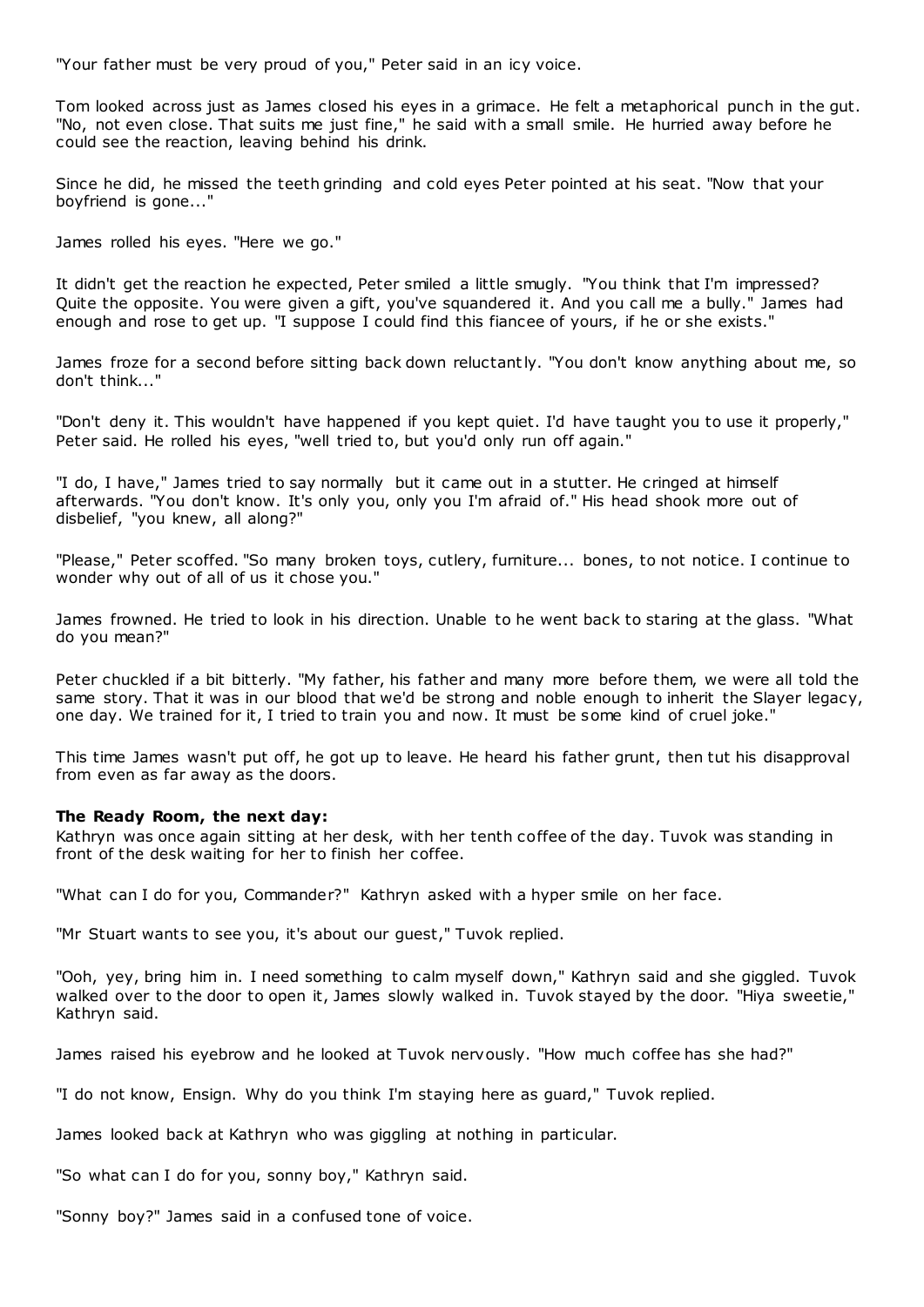"Yeah, I don't think I've ever told you this before," Kathryn said as she stood up. She headed over to James, he backed off slowly. She put her arm around his shoulders. "I've always considered you as the son I never had," she giggled.

"Ensign, maybe you should come back another time," Tuvok said as he watched the disturbing display in front of him.

"No, it's ok. I'd rather have her as a parent than my dad," James said nervously.

"That's my boy," Kathryn giggled, and she patted James' shoulder.

"Er, ok," James muttered.

Tuvok shook his head slightly. "Maybe you should tell her what you came to say, and leave."

"Ok, erm. I think we should put Peter back on his ship, and leave him on his own. He's no different," James said while trying to ignore Kathryn's annoying giggles.

"I'll take note of that, I'll tell her later," Tuvok said.

"Ok, can I go now?" James asked.

"No, don't go. I get so lonely in here," Kathryn said.

"What about Tuvok?" James asked, he was starting to get scared.

"Oh yeah," Kathryn said and she burst into more hyper giggles. Suddenly she collapsed on the floor.

"Don't worry, this happens every morning," Tuvok said.

"Why would I be worried?" James commented.

"If you don't mind me asking, why do you think we should leave your father on his own?" Tuvok asked.

"I just don't understand why he treated me, and still treats me the way he does," James replied.

"That's no reason to leave him alone. If you really are unsure about why you were treated in such a way, then I have a solution," Tuvok said.

#### **Tuvok's quarters:**

"I don't see why we've come here," James said.

Tuvok rearranged the seats around his table. He turned back to James.

"You say you were only three years old when the incidents first started, am I correct?" Tuvok asked.

"Well yeah, it went on for over a year," James replied.

"And you have no idea why your father did these things to you?" Tuvok asked.

"You know about the Debbie incident, he blamed me for it," James replied.

"That may be incorrect. Not many human's remember specific events from their childhoods. You may be missing a valuable piece of the puzzle," Tuvok said.

"I have no idea what you're getting at," James muttered.

"I suggest a mind meld," Tuvok said.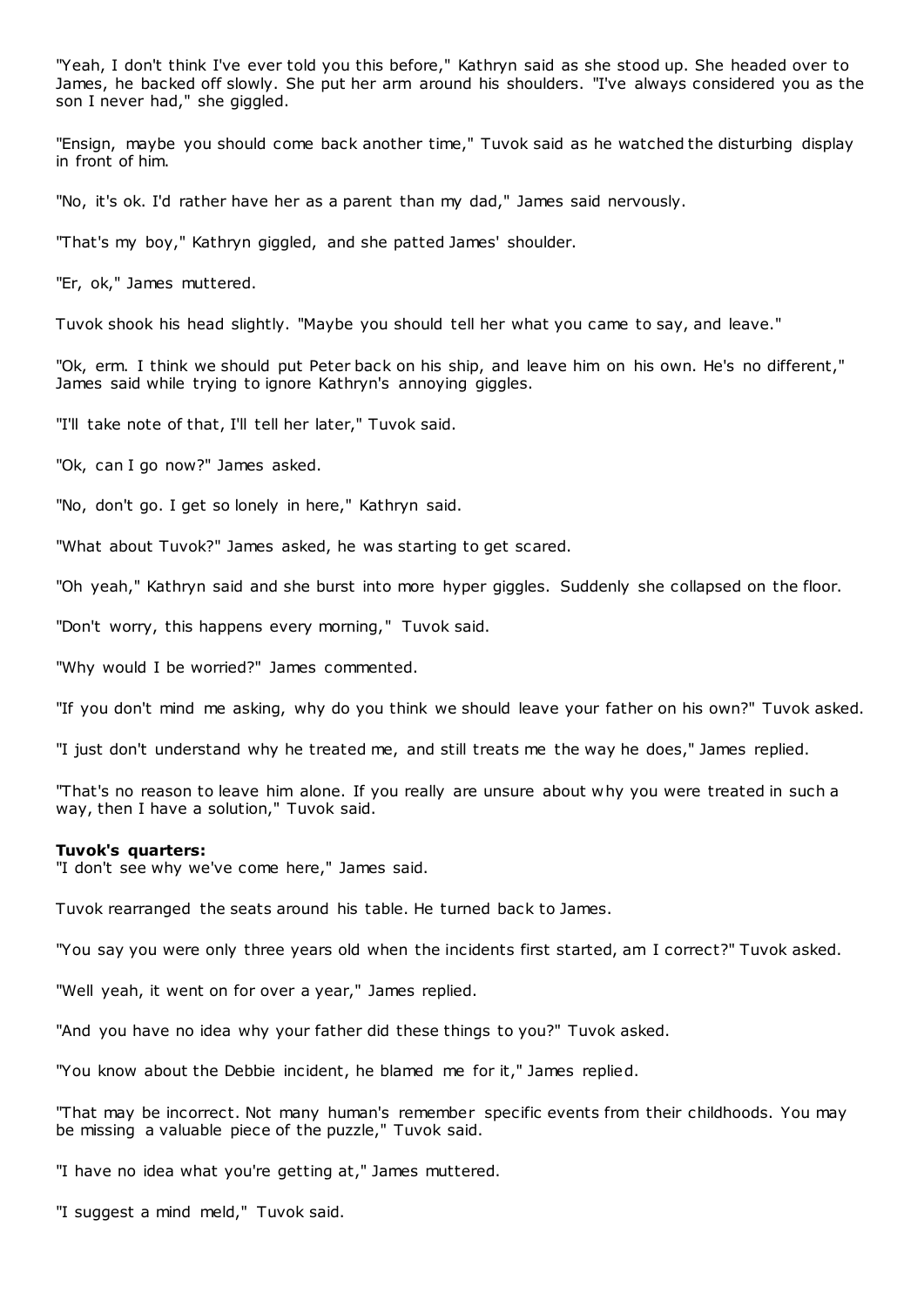"That's your solution for everything," James said.

"No it isn't. The mind meld I'm suggesting will allow you to witness a day of events that your sub conscious knows is vital. I will be there also, to guide you," Tuvok said.

"Oh, it's one of those mind melds," James muttered.

"Indeed. You must understand, you can't interfere with the events, and no one will see either of us. Do you want to go through with it?" Tuvok asked.

"Maybe, I just want to know one thing," James replied.

"And what is that?" Tuvok asked.

"Can you do the mind meld without having to do the touching face thing. The last time I had a headache for days," James replied.

"There is no other way to do the mind meld, Ensign. If you refuse to do the mind meld just because you feel uncomfortable then that is illogical," Tuvok said.

"Always with the logic," James muttered to himself.

"What did you say?" Tuvok asked.

"Nothing," James replied.

"Well, do you want to go through with it?" Tuvok asked.

"Lets get this over with," James replied.

#### **Meanwhile:**

Triah was walking down A corridor, bored to tears. She ran into Jessie.

"Hey, Jess," Triah said.

"Hi. Have you seen James?" Jessie asked.

"I doubt it, I think the writers have forgotten about me," Triah replied.

"Oh. Well I can't find him anywhere," Jessie said.

"Why are you looking for him?" Triah asked.

"I dunno, I just am," Jessie replied.

"Erm, ok," Triah muttered.

"Well see you later," Jessie said, and she continued down the corridor.

Triah sighed, and she continued down the corridor all by herself.

## **Back in Tuvok's quarters:**

Tuvok and James were sitting opposite each other next to the table.

"I'm not really looking forward to this," James muttered.

"A mind meld isn't something that's meant to be looked forward to, Ensign," Tuvok said.

"I know, but I've never done this before," James said.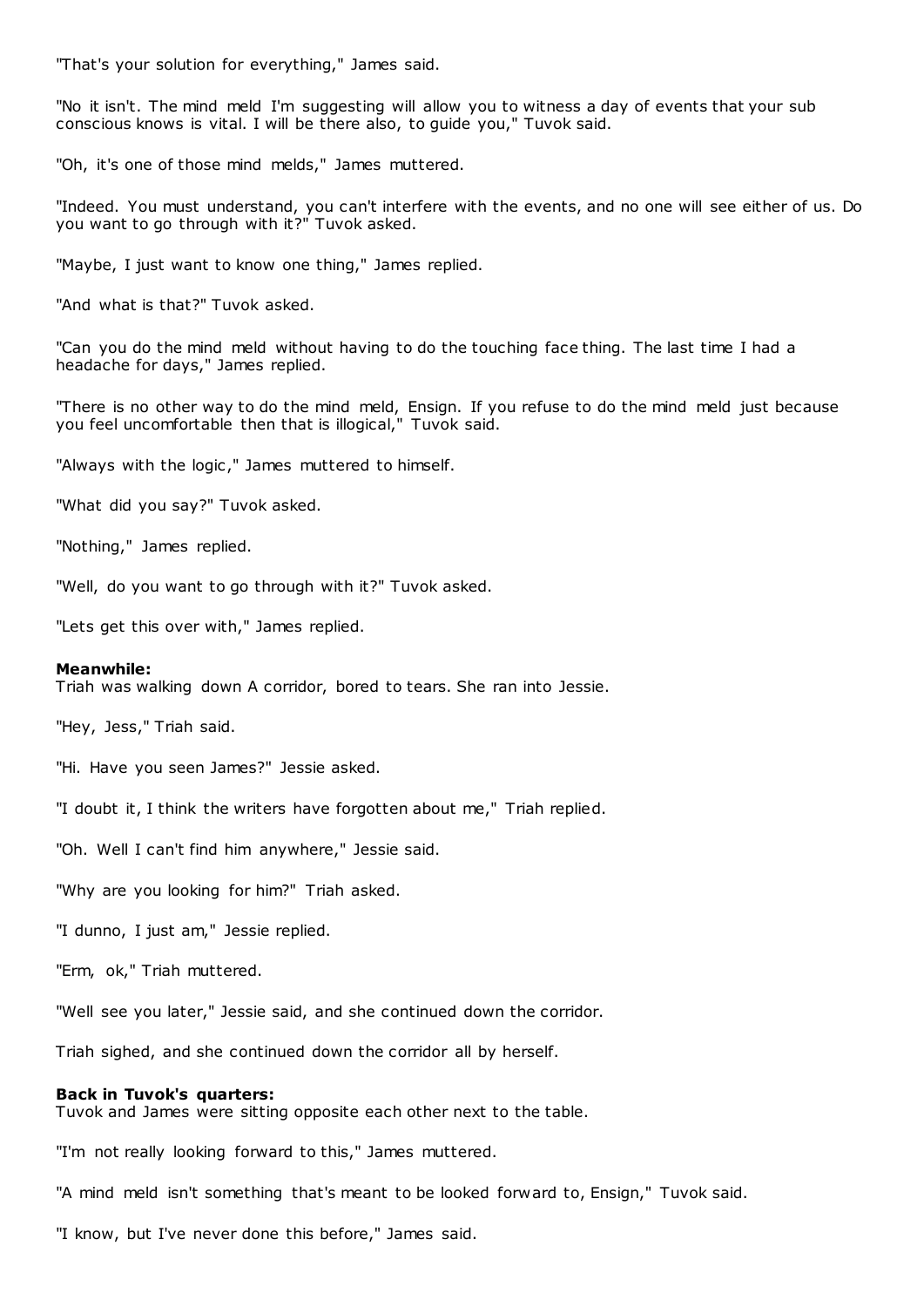Tuvok's eyebrow raised, "you insinuated you had earlier." James shrugged, leaving the poor Vulcan baffled. "Just close your eyes and clear your mind, that shouldn't be too hard."

"Hey, was that a joke?" James asked.

"No, I was being serious," Tuvok replied.

"Why do I feel insulted?" James muttered.

"Now do as I say," Tuvok said. Tuvok used his right hand to do the meld. "I told you to close your eyes," Tuvok said. James did as he was told eventually.

Tuvok closed his own eyes and he started to say the usual lines. "My mind to your mind, your thoughts to my thoughts...."

## **2354, England:**

James and Tuvok appeared in a small house's bedroom. Tuvok looked around the room briefly and he turned to James. He was looking around the room as well.

"Do you recognise this place?" Tuvok asked.

"Yeah, this is the house I was born in," James replied.

The room they were in was in darkness. The curtains were closed, but there was no light on. The room was deserted.

James knelt down to try and pick something up, but his hand went straight through it.

"Remember, you can't interfere," Tuvok said.

"Oh yeah," James muttered as he looked at the objects on the floor. "Doesn't matter anyway. I think this is my room, that's why there's no light in here."

"I do not understand," Tuvok said.

Both of them heard a woman's voice coming from outside the room. They both walked through the door, and entered the living room. Another door led to the small kitchen. James and Tuvok noticed a young boy watching a TV like machine, while sitting on the floor. A woman stepped out of the kitchen holding a plate of food.

"Is that...?" Tuvok asked.

"That's my mum," James replied quietly.

Susy knelt down and she put the plate in front of the young boy. Afterwards she put her hand on his head and she messed up his already messy blonde hair. She stood up and walked back into the kitchen.

The boy jumped when the sound of the front door slamming shut echoed through the whole room. He wasted no time in getting up off the floor, and running into the room Tuvok and James were in earlier. What the boy didn't realise was that he ran straight through James.

"Ok, that was weird," James muttered.

Susy came out of the kitchen with a worried expression on her face. Just as she did so a younger Peter stormed into the living room.

"Peter, why are you home early?" Susy asked with caution.

"Just get me some food you stupid woman," Peter snapped.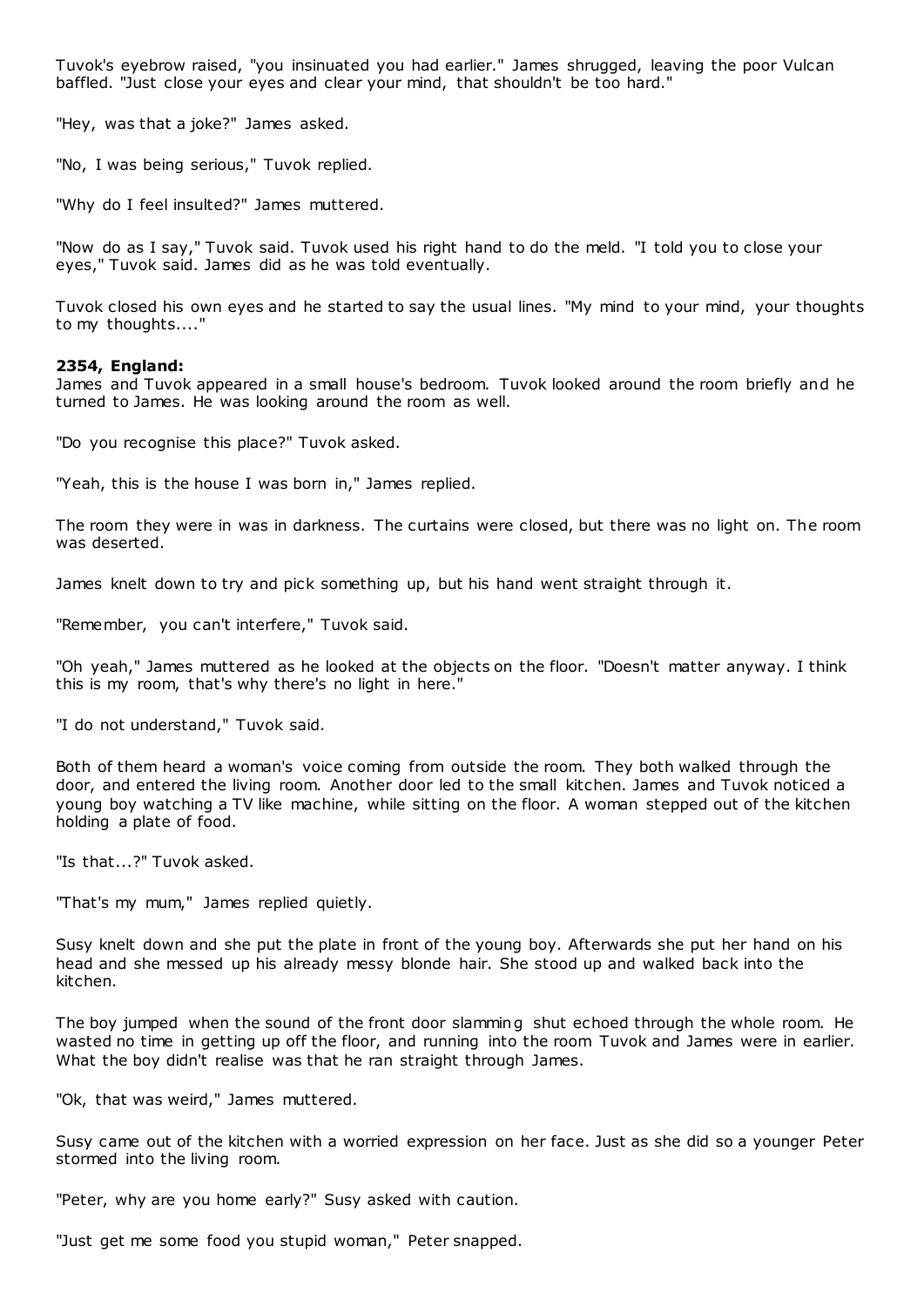Susy nodded, and she rushed back into the kitchen. Peter sat down on the nearest chair, before he did he picked up the plate the young boy had.

"Where's the brat?" Peter asked as he got himself comfortable in the chair.

"He's not a brat," Susy said as she came back into the living room holding a plate. She stopped in her tracks and she stared at her husband. "That's not yours," she said, eyeing the plate Peter had.

"Stuff you woman, I'm starving. Give me that plate," Peter snapped.

"That's James' dinner, this is yours," Susy said. Peter glared at her with his stone cold eyes.

"I don't f\*\*\*ing care, I think I'm more important than that excuse of a boy," Peter snapped.

"No, give me his plate," Susy said forcefully.

Peter stood up quickly, while throwing the plate to the floor. "Don't give me that attitude. You're only a woman, I'm the man of this house and you will do as I say!" he yelled.

"You've been drinking again, haven't you?" Susy said carefully.

"That's none of your business. Now clean up that mess," Peter said.

"No, you dropped the plate so you clean it up," Susy said. Peter stormed over to her and he slapped her hard in the face. The force made her stumble backwards, and drop the other plate on the floor.

"Now be a good girl, and clean up your mess," Peter said calmly.

"I'm not doing anything for you. You clean up your own mess," Susy said with a trembling voice. She quickly went into another bedroom to avoid another hit. Peter threw a piece of the plate at the door, and it smashed against it on impact.

"Do you remember this?" Tuvok asked.

"Well obviously not, I'm in my bedroom," James replied quietly.

"What I meant was, do you remember hearing yelling in your room?" Tuvok asked.

"I've heard them arguing a couple of times, but I heard nothing like things smashing or anything," James replied.

"Well your subconscious must remember it, or we wouldn't be witnessing anything. What we've just witnessed is probably your subconscious trying to interpret what happened just with the voices and noises you heard," Tuvok said.

"I remember that he started to come home early before I started school, and he used to be even tougher on me. But I don't remember him yelling at my mum," James said.

Tuvok was about to respond, but Peter interrupted him. He started muttering on to himself, and he quickly walked straight through Tuvok and James. He went into the room they were in earlier.

Tuvok raised his eyebrow. "Curious."

James ignored him, and he followed Peter into the room.

"I don't think you should..." Tuvok started to say, but there was no use in talking to an empty room. He followed James.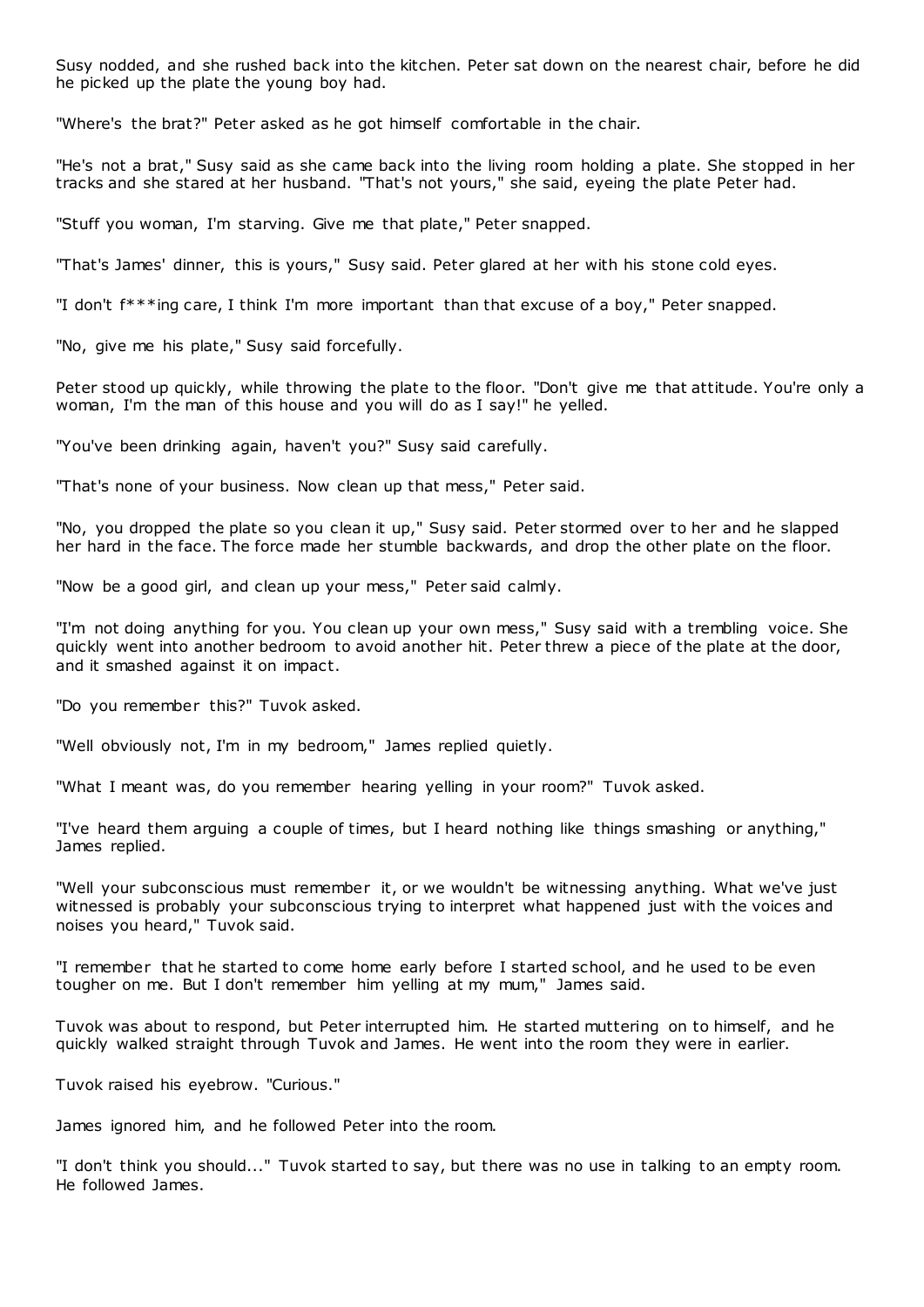The two watched Peter's shadow as he wandered around the room like he was looking for something. Neither of them could see the younger James anywhere.

"Come out, come out wherever you are," Peter said in a taunting voice. He stopped by the small bed, it was a cross between a normal bed and a crib. It had wooden bars on the side of it. Tuvok raised his eyebrow when he noticed it, and he looked James' way.

They watched as Peter quickly grabbed the bed sheets, and pulled them clear off the bed. They both noticed that the younger James was obviously trying to hide under them. Peter smiled, and he quickly picked him up. The younger James started crying as his father started throwing the poor lad up and down.

"Oh, stop crying like a girl you wuss," Peter said harshly, but the younger James didn't listen to him. Peter got even more angry, and he literally just dropped him back onto the bed. "I don't know why I even bother," he growled.

The kid didn't stop crying, and Peter completely lost it. "Shut the f\*\*k up!" he screamed, and he used all his strength to over turn the bed itself.

James, and even Tuvok, watched in shock. The wooden bars on the sides stopped the bed from completely landing upside down.

Peter shook his head, and he pulled the bed back. He picked his son back up and he started shaking him roughly. "Why won't you shut up!" he literally screamed.

Susy rushed into the room. "What the hell is going on?" she yelled.

Peter picked up the nearest object, which was a lamp, and he threw it at her. She ducked, and it hit the door. "Get out of here, woman!" Peter yelled.

"Peter, you're scaring him. No wonder he won't stop crying," Susy said.

"Susy, stay out of this. You're just a woman, that's why you think like that. Get out!" Peter yelled.

"No, leave him alone. Don't you think he's been through enough already!" Susy yelled back.

Peter growled, and he went over to the nearest cupboard. With his spare hand, he opened it, and he literally threw his son inside. He slammed the door, and he locked it.

"That should drown out the sound," Peter said in an almost calm way.

Susy stared at her drunken husband in disbelief. "Let him out of there," she said. She tried to get over to the cupboard, but Peter grabbed her arm roughly.

"Don't. A few days in there should toughen him up a little," Peter said.

Susy struggled against his grip, but he was too strong for her. With a smile he pushed his wife out of the room, and slammed the door.

Tuvok turned to James, he was walking over to the cupboard where his younger self was. Tuvok followed him.

"Ensign?" Tuvok said.

"I always wondered why I started school two days later than the other kids. I was stuck in here," James muttered as he stared at the cupboard.

"So you don't remember this, at all?" Tuvok asked.

"No, I knew it was bad, but not this bad," James muttered in response.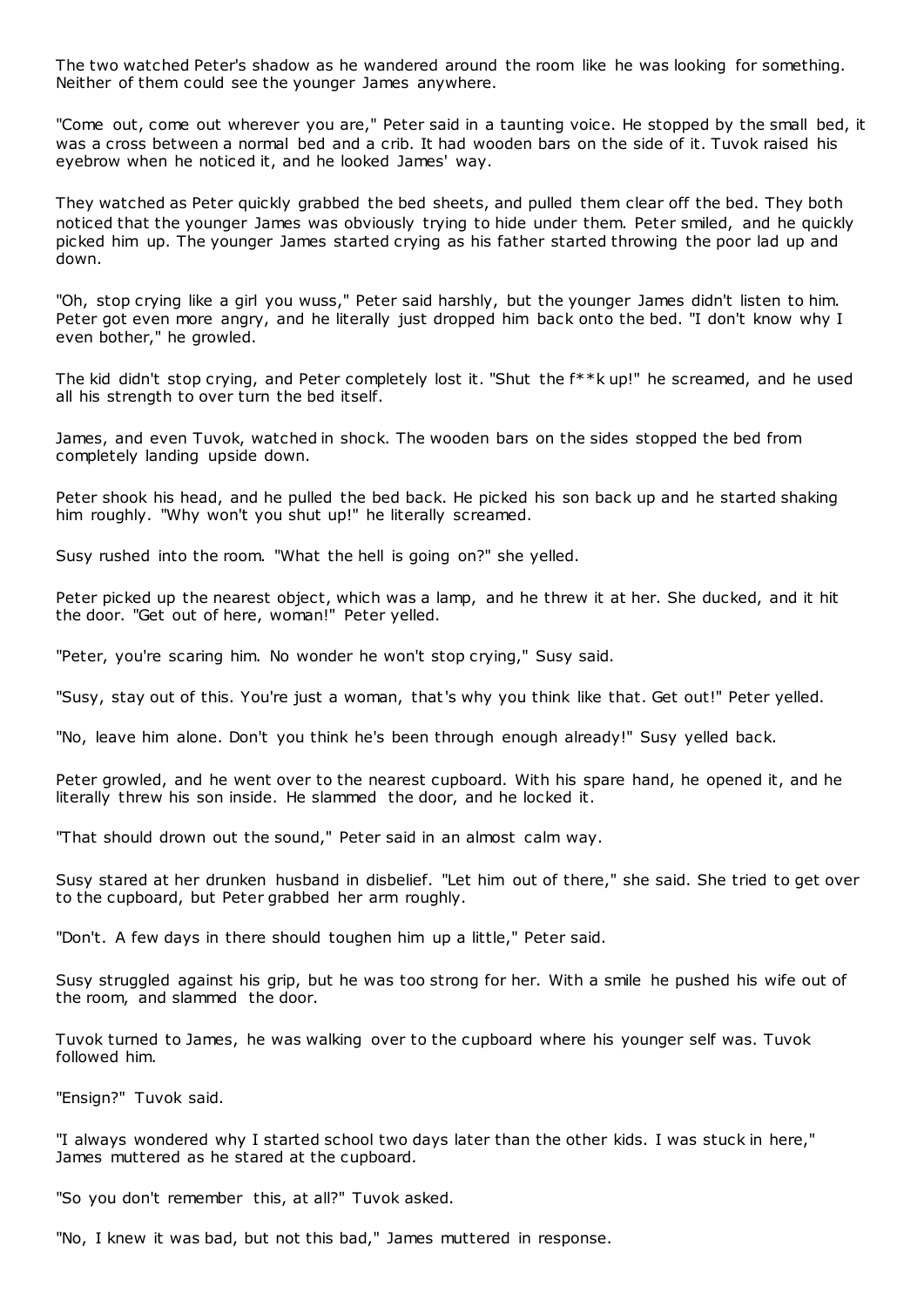"Your father seemed intoxicated, that may explain his irrational behaviour," Tuvok said.

"Does every drunken father do this to his kid, or did it just happen to me?" James asked.

"I do not know," Tuvok replied.

"This mind meld isn't helping at all, you said it would help me work out why my father did what he did," James said.

"It will, in time. This is not a quick fix," Tuvok said.

"What are you saying, that I have to witness more of this?" James asked.

"If you want to know why your father performed those actions, then yes," Tuvok replied.

"Screw this, I don't want to see anymore!" James yelled.

"You're acting just as irrational as your father.." Tuvok said.

"Don't compare me to my father, I'm nothing like him. Now get me out of here," James said angrily.

"It will end when your subconscious wants it to end," Tuvok said.

Both of them heard a different woman's voice, but this time it seemed distant.

"Who is that?" Tuvok asked.

"Erm, I think that's Jessie," James replied.

"She's only a child in this, she shouldn't sound like that," Tuvok said.

"I didn't know her back then, I mean she must be in your quarters," James said.

Suddenly the two arrived back on Voyager. They both looked towards the door, Jessie was watching them with her arms folded. She was shaking her head.

"James, just tell me what are you doing?" Jessie asked.

"Getting away from him," James said as he stood up.

"If you continue to act irrationally...," Tuvok said.

"Oh button it," Jessie snapped.

Tuvok raised his eyebrow at her. James walked straight past her, and left the room. Jessie watched him as he did so, and she followed him after giving Tuvok a glare to remember.

Jessie picked up speed to catch up with James.

"Just what did you think you were doing?" Jessie asked.

"He said it would help me find out what my father's motive was," James replied.

Jessie stopped him by taking a hold of his arm. "Please don't tell me that you.."

"Yeah, I did. I saw my own father throwing a younger me into a cupboard," James said.

Jessie recoiled in horror, her face paled. For a while she had no idea what to say. "But why, why would you want to see that?"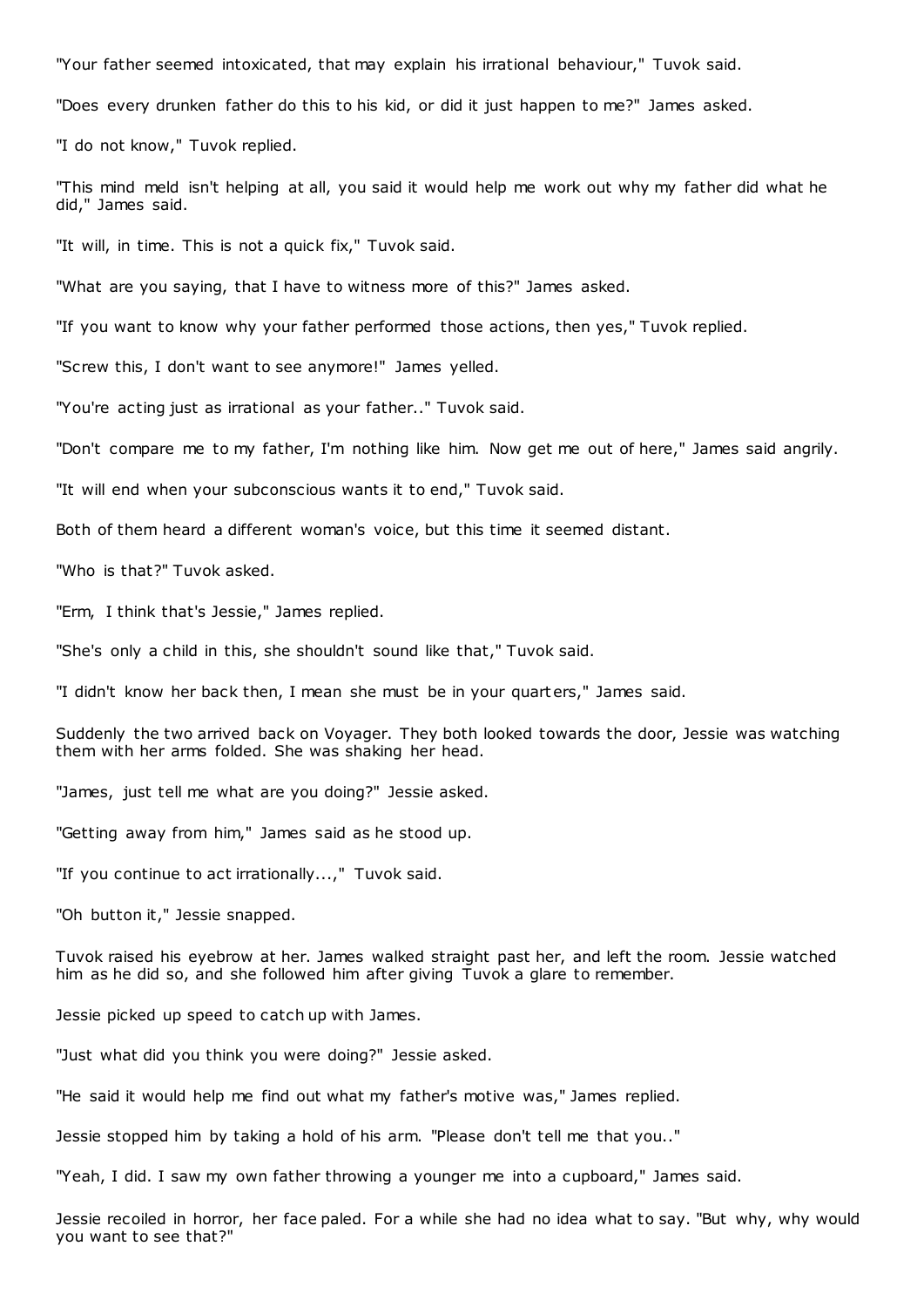"I wanted to know why my father did all those things to me. Yeah, it was a mistake. All I learned was that things were worse than I thought they were," James replied.

"I don't understand," Jessie said.

"Remember when I started school later than the other kids in our class?" James asked.

"Yeah, how could I forget," Jessie replied.

"Well I've never remembered why. Now I know. I was trapped in a cupboard for at least two days. I must of tried my best to forget it, and it worked," James said.

"What are you saying?" Jessie asked.

"The stuff I remember must be all the mild stuff. If I managed to block something like that out of my memory, then a lot more must've happened that I don't remember. Tuvok told me it would help me, but it's made me feel worse," James replied.

"Mind melds," Jessie grunted. "Promise me you'll never do something stupid like this again," Jessie said. Both of them stopped outside a turbolift.

"I'll try," James said, and he managed a weak smile. Jessie smiled back, she raised her right hand and she gently placed it on the side of his face.

"That's better," Jessie said.

The turbolift doors opened, and some unknown crewmembers stepped out. As soon as they had walked past somebody said, "get a room."

"Oh, shut up," Jessie said as she put her hand back at her side. They both stepped into the turbolift and the doors closed.

#### **Later that night, James/Jessie's Quarters:**

Jessie was sitting on the sofa, reading a PADD. The door chimed. She put the PADD onto the nearby table, and she stood up. She headed towards the door and it opened.

"Oh god, what do you want?" Jessie asked.

Peter looked at her in a confused way. "Am I in the wrong place, I'm pretty sure these were James' quarters."

"Yes, they are. They're also mine," Jessie said.

"Why on earth would he want to share quarters with a girl like you when he's engaged," Peter said, and he let himself into the room.

"He's engaged, gee I didn't know that," Jessie said sarcastically.

Peter looked at her oddly. "Well, lets hope he moves out sooner rather than later."

"Excuse me, but why should he move out?" Jessie asked.

"Didn't you hear what I said earlier, you stupid girl," Peter replied.

"I'm not stupid, you are the one who's stupid. Don't you get it, I'm the one he's engaged to," Jessie said.

Peter stared at her in disgust. "You? Is this meant to be some kind of joke."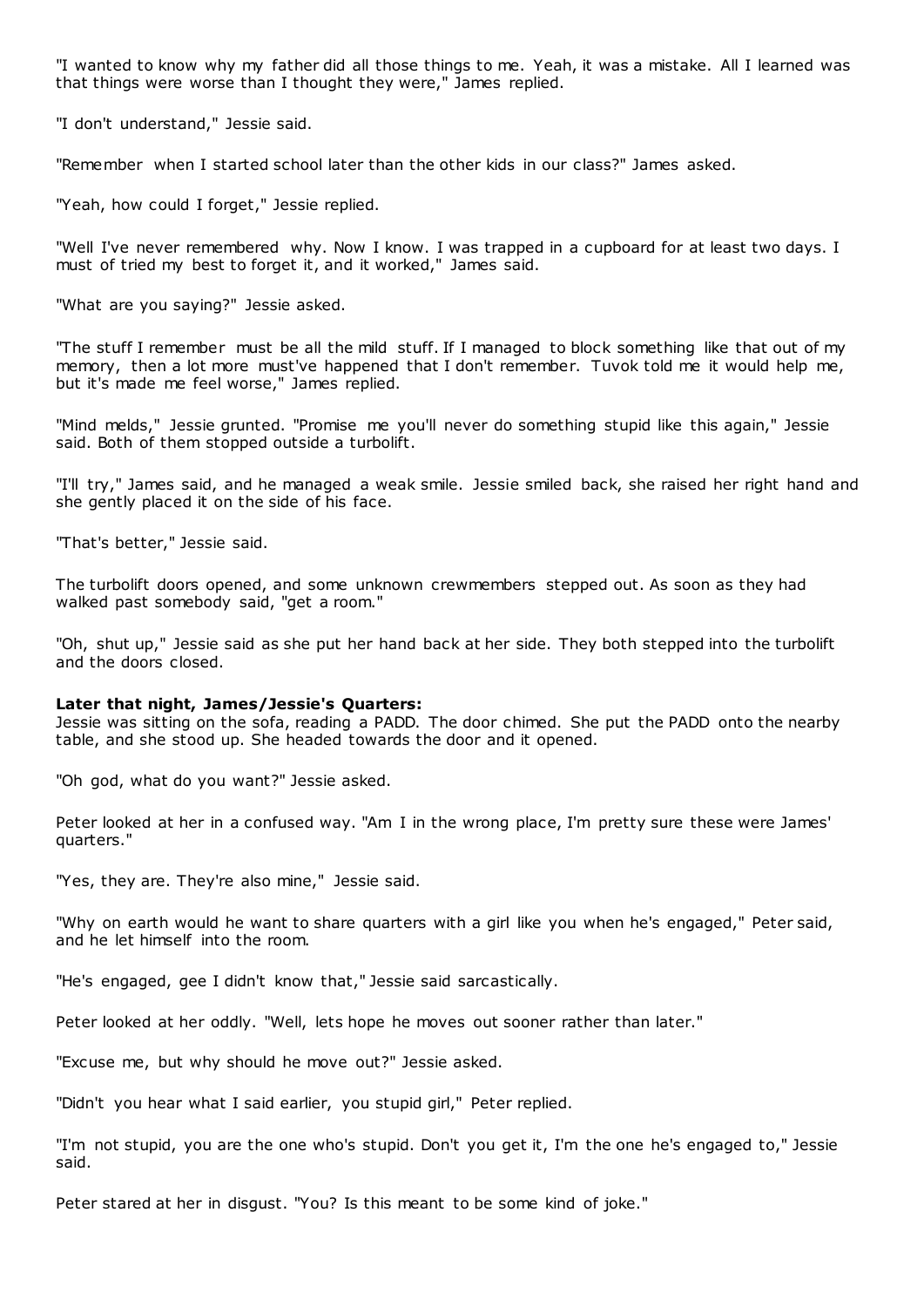Jessie glared at him. "No it isn't, so shut up."

Peter shook his head as he looked at his future daughter in law. "I don't believe this."

"Oh, deal with it," Jessie groaned.

"I suppose I could, if I wasn't lied to," Peter said.

"What?" Jessie hissed.

"If my guess is accurate, you're two months along," Peter replied.

Jessie stared at him with a confused expression on her face. "What are you talking about?"

"Typical female, let me spell it out for you. I can tell that you're two months pregnant, am I right?" Peter said.

"No, I'm not," Jessie said.

"Don't lie to me. I almost had three kids, so I should know by now what that looks like," Peter said. "It's bad enough that you're getting married to my so called son, without adding a child to it. That's why he didn't tell me. It'll be babied, just like him.

"You make me sick, get out," Jessie said angrily.

"Really? I thought it was the other way round," Peter sneered.

"I said get out!" Jessie snapped.

"Why should I?" Peter sniggered.

"I hated you when I first knew of you. I wanted you dead when we met. Now I know more, they need a better word than loathe," Jessie snapped.

"Know more? What exactly do you know?" Peter asked.

"What kind of sick twisted freak locks a four year old into a cupboard for two days?" Jessie replied.

"It was the only way to toughen him up," Peter said.

"You gave him claustrophobia, that hardly helps," Jessie said angrily.

"You're a woman, you wouldn't understand," Peter said.

"Get out, or I'll call Security," Jessie said.

"Ok, I strongly suggest that you tell James about this kid of yours tonight, I can tell he doesn't know already," Peter said.

"Why?" Jessie asked.

"Because if you don't, I'll tell him myself tomorrow. I know what it's like to be left in the dark in situations like these," Peter replied.

"Don't even think about it, I want to tell him myself," Jessie said.

"Well then, you'd better tell him tonight," Peter sneered and he left the room.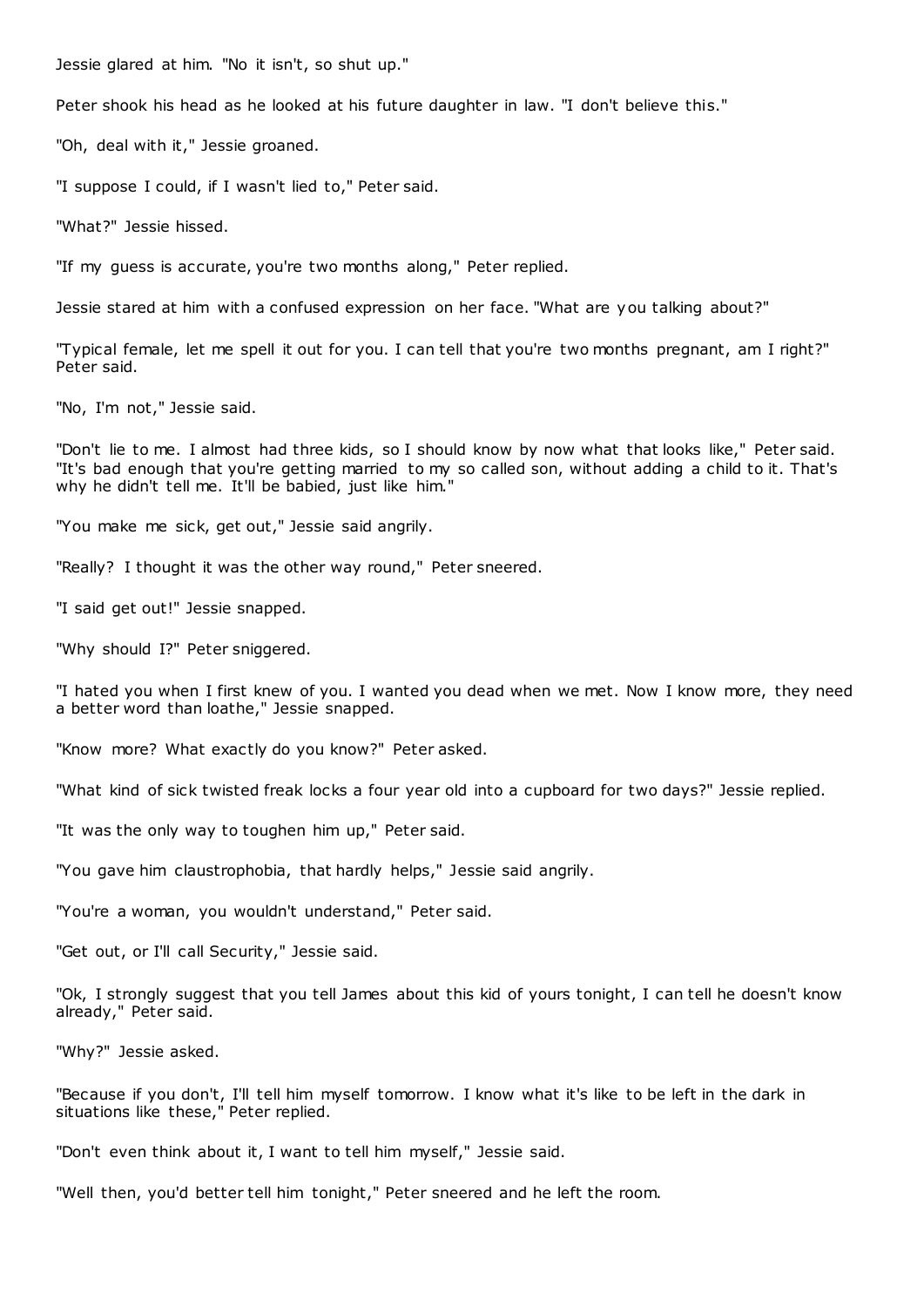## **Even later that night:**

Jessie and James were sitting on the sofa, in complete silence. Duncan was in bed, so it was just the two of them.

"Erm, James," Jessie said.

"Yeah?" James said.

"Erm, do you want something to drink?" Jessie asked.

"Er.. sure," James replied.

Jessie stood up and she headed over to the replicator. She replicated two bottles, then headed back over to the sofa.

"Ok, I have something to tell you," Jessie said as she handed one of the bottles to James.

"Is that what this is for?" James asked, gesturing to the drink.

"Er.. not exactly," Jessie replied, and she sat down next to him.

"Ok, what do you want to tell me?" James asked.

Jessie looked around nervously, and she drank the bottle of vodka all in one. "Well, I.." She quickly stole James' bottle and she drank that down in one as well. "Erm, putting it simply.. I'm er, I'm.."

"You're what?" James asked.

"I'm er, pregnant," Jessie said under her breath.

James' eyes widened in shock. "You're what?"

"Yeah," Jessie replied nervously.

"How's that possible, Jones, you both said that there was hardly any chance of you getting pregnant. Plus he said that you were fine," James said in disbelief.

"I told him to keep it a secret, so I could tell you myself," Jessie said.

James started to stammer, "it's... this is good isn't it, so why...?" Jessie didn't answer, she figured he was asking himself. "You're fine, everything's fine?"

"Yes. I know the timing is, it's the worst," Jessie stuttered. "This isn't how I planned to tell you, but..." She noticed the colour drain from James's face, she knew why. "Your dad, he noticed."

"How?" James instantly felt bad for asking. Jessie though looked a little relieved down at her stomach. "No, no he can't."

"You didn't tell him about Duncan, not that I'm surprised," Jessie said with a small smile. "It's okay for now. We'll deal with this, together."

James was silent for a long time before he finally seemed to nod once. "What do we do now though?" he whispered.

#### **The next day, the Bridge:**

The morning was still young, not many crewmembers were on duty. Some of the night shift people had already gone to bed, and some morning duty people were at their stations early.

Tom was at Harry's station, chatting with him. Everyone was else was unknown crewmembers.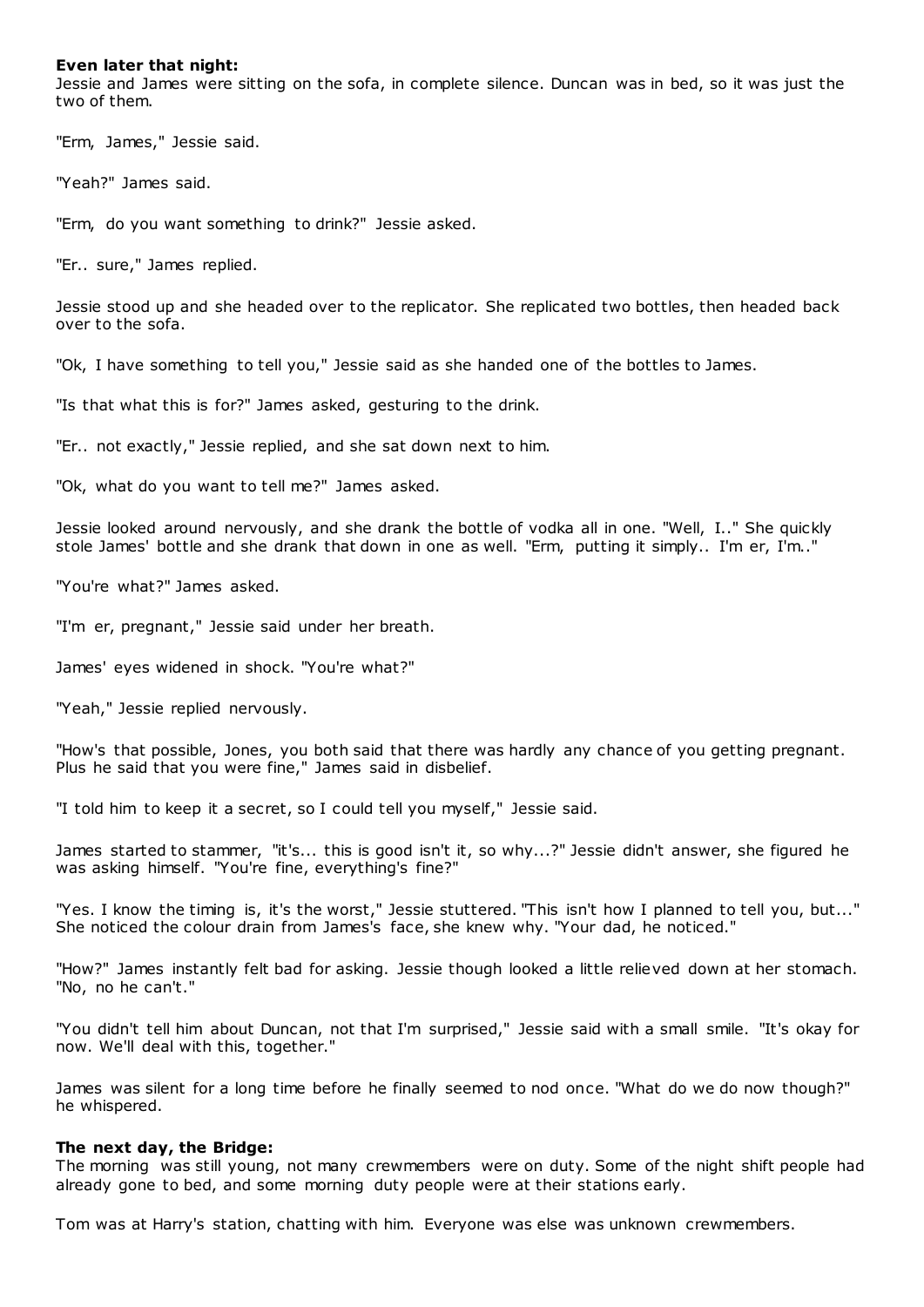Harry shuddered, "he sounds a bit..."

"Serial killery, yup," Tom answered for him a bit fearfully. "Puts mine to shame. Yikes, no wonder he's such..."

Jessie and James came onto the Bridge, Tom and Harry stared, a little confused and worried they'd overheard.

"Wow Jess, you are never this early," Tom said.

Jessie winced, "typical, Tom had to be here."

"Actually that's better isn't it? He'll tell the entire crew in minutes.. saving us the hassle," James said.

"Yeah, I suppose. You've got a point," Jessie muttered.

James nodded, "do you still want to do this now?"

Jessie sighed. "Yeah, lets get it over with." She cleared her throat loudly. "Er, can we have everyone's attention please." Everyone on the Bridge turned their way. She flinched a bit at all eyes on her.

"We've got something to tell everyone, and feel free to tell everyone you know about it. It saves us from telling everyone ourselves," James said.

Everyone stared oddly at the pair. Everyone turned to Tom.

"Don't look at me," he moaned.

"I don't know if you all know already, but we're engaged," Jessie said.

"Yes! I won some rations!" Tom yelled. Everyone stared at him again. "Oops, I shouldn't have said anything."

"And, the main bit of news we have to tell you is... Well we're going to have another kid," James said.

Tom screamed and he ran into the turbolift. Everyone watched him, and they laughed nervously.

Harry seemed happy though. "Yes, I've won some rations too."

Jessie and James were the last people in the turbolift after its stop on Deck Five.

"What do you think it's going to be?" Jessie asked.

"I dunno, I hope it's a girl," James replied.

"You do? I want it to be a boy," Jessie said.

"Well I think it's going to be a girl," James said.

"No, it's going to be a boy!" Jessie snapped.

"We've already got a boy, it's going to be a girl," James laughed.

"But I want it to be a boy," Jessie moaned.

James shook his head. "Can I ask you something?"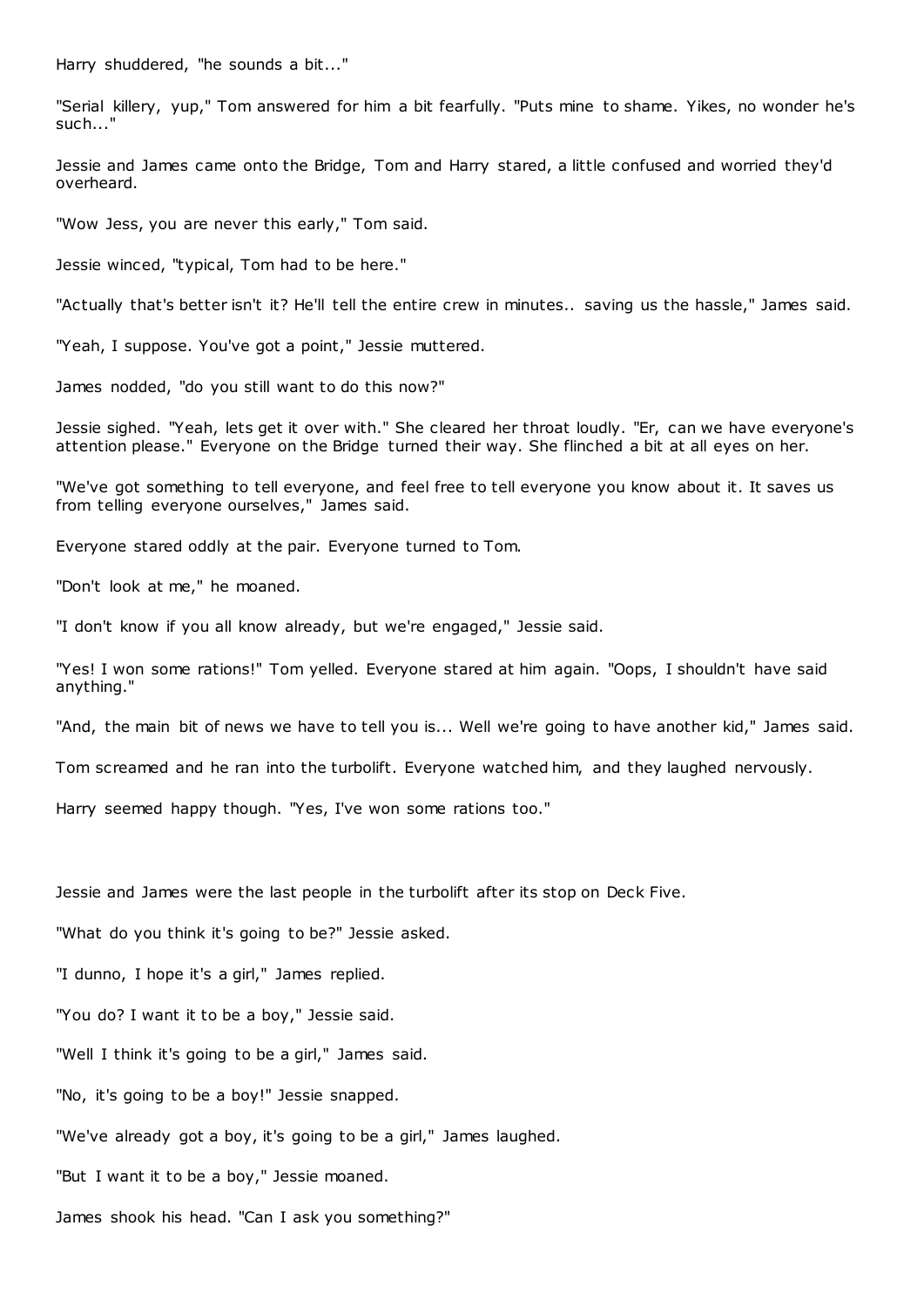"Of course," Jessie replied.

"Have I kissed you lately?" James asked.

"No," Jessie replied.

They started kissing each other lightly. Once they broke apart Jessie give him a sly smile.

"Turbolift again?" she teased and giggled.

James laughed as well. "I suppose it doesn't matter anymore if we're caught."

They started kissing again, but they broke apart when they heard somebody coughing. They turned to see that the door was open, and Lena was looking at them with a disgusted look on her face.

"Oh, get a room you two," Lena said.

"Ok, we will," Jessie said. She and James got out of the turbolift and they strode down the corridor holding hands. Lena stared after them with a worried expression on her face.

"Crap, I was only joking," Lena said, and she stepped into the turbolift.

#### **James/Jessie's Quarters:**

James and Jessie walked in and they stopped in their tracks, staring in horror. Peter was holding Duncan above his head with a puzzled expression on his face.

"Can you two tell me, what the hell is this thing? I caught it sneaking around your quarters," Peter said without taking his eyes off Duncan.

"Put him down, now!" Jessie shouted fearfully.

Peter dropped Duncan onto the floor in shock. "Don't tell me. This one as well?" He had to laugh, "why am I surprised."

"What the f\*\*k are you doing here?" Jessie snarled.

Duncan ran to hide behind her. "He made me hurt my bloody arse," he moaned.

"Maybe you should learn to be more respectful," Peter hissed back.

Duncan looked up at his mother. "Is he taking the piss?" Jessie gave him a smile and a nod.

Peter groaned. "The kid's just as bad as you are."

"A compliment, how rare of you," Jessie said.

Duncan meanwhile smiled proudly. "Thanks, I try!"

"That kid's bugging me," Peter said.

"Good, will you go away now?" Jessie asked.

"No, make me," Peter said.

Duncan stuck his tongue out at Peter.

"Don't make me rip that out," Peter growled, he stepped closer.

Jessie immediately lunged forward to block his path. "Keep the hell away from him!"